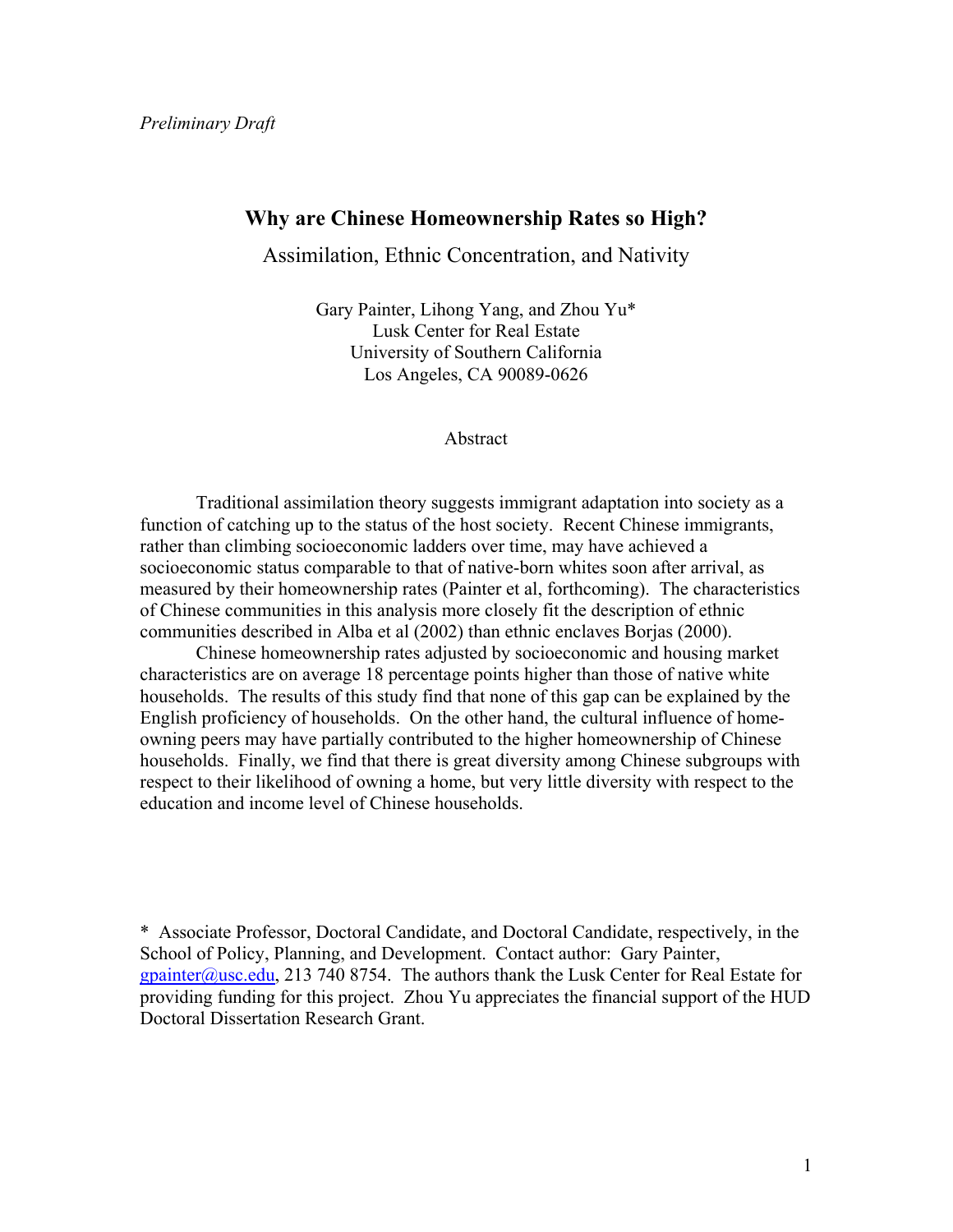### **Introduction**

In recent years, issues of the importance of and access to homeownership have triggered substantial academic research and policy debate. This is appropriate given residential real estate's significance within a portfolio of household assets and importance in the national economy. In addition, it has been suggested that, relative to renting, homeownership generates neighborhood benefits related to property upkeep, public safety, school quality, and the like (e.g., Green and White, 1997; McCarthy, Van Zandt, and Rohe, 2000).

The research on access to homeownership (e.g., Coulson, 1999; Gyourko and Linneman, 1996) is, in part, motivated by sizable and persistent gaps in homeownership attainment between white and minority households.<sup>1</sup> While the U.S. homeownership rate rose perceptibly over recent years to a record 67.1 percent in mid-2000, the longstanding white-minority homeownership gap of about 28 percentage points was little changed (Simmons, 2001). By late 1999, close to 74 percent of whites had achieved homeownership status, compared with only about 46 percent of African-American and Latino households (Gabriel, 2001).

The past decade has also witnessed a large increase in minority population. Results from the 2000 Census in the United States suggest that Latino populations have increased by 58 percent and that Asian populations have increased by about 76 percent over the past decade.<sup>2</sup> Within the Asian minority group, Chinese immigrants now well exceeded two million -- the largest Asian immigrant group in the United States (The

 $\overline{a}$ 

<sup>&</sup>lt;sup>1</sup> References to white refer to persons of white and non-Hispanic origin.

<sup>&</sup>lt;sup>2</sup> References to Latino refer to persons of Hispanic origin, who may be of any race. A person is counted as Asian if he/she chose Asian as the race option in the Census 2000.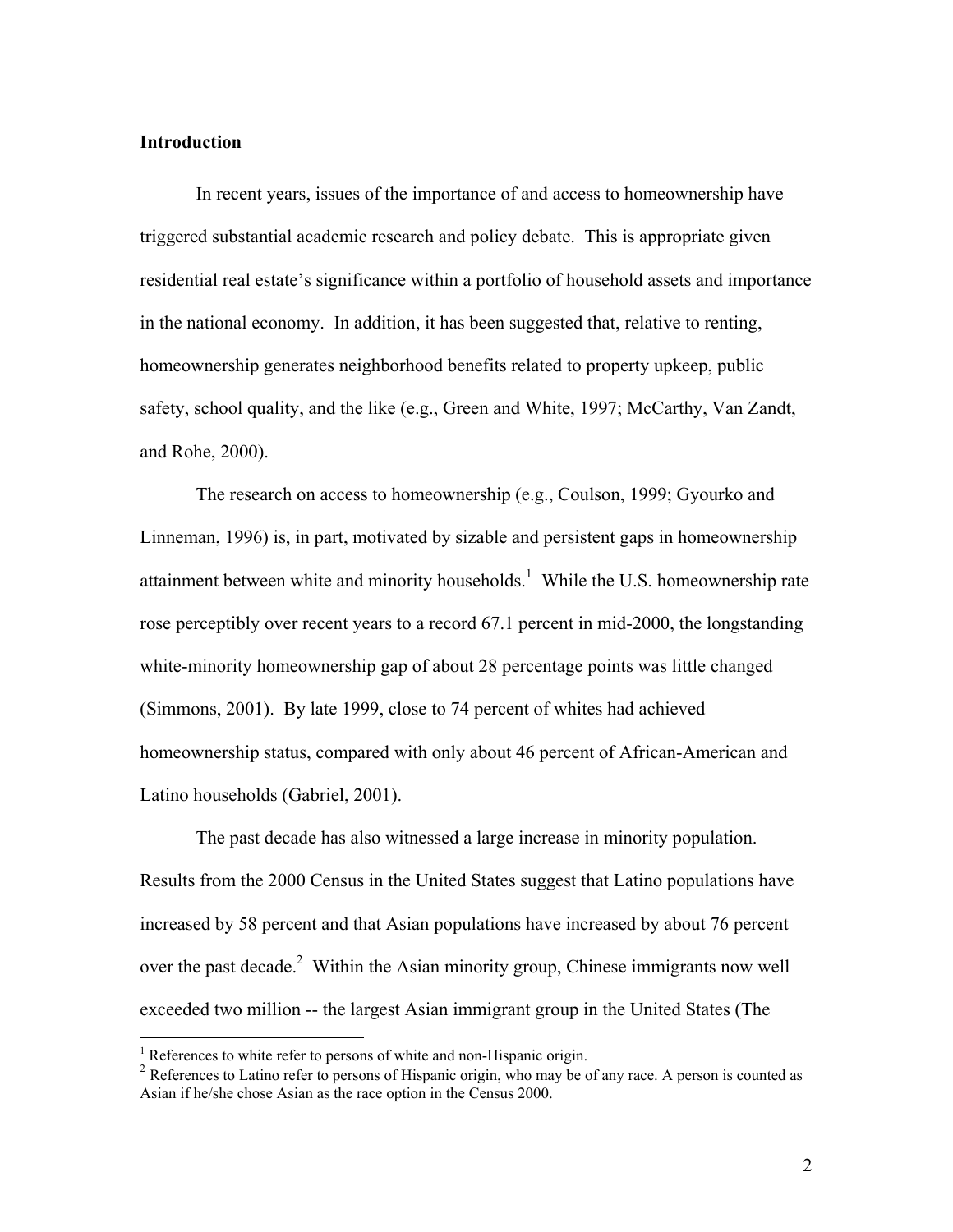Bureau of Census, 2002). More recently, mainland China has become the second largest immigrant sending country next to Mexico (Office of Policy and Planning, 2002). These changing demographics have the potential to create an adverse impact on overall homeownership rates, because ethnic minorities have homeownership rates that are much below that of white, non-Hispanic households (e.g., Alba and Logan, 1992; Coulson, 1999; Krivo, 1995; Painter, Gabriel, and Myers, 2001).

Unlike evidence concerning homeownership gaps between African Americans and whites (Bianchi, Reynolds, and Spain, 1982; Wachter and Megbolugbe, 1992), recent evidence suggests that the national gaps between whites and Latinos and Asians are largely due to income differences, residence in high cost metropolitan areas, and the high mobility rates among recent immigrants (Coulson, 1999; Painter, et al., 2001; Wachter, et al., 1992). Two recent studies (Painter, et al., 2001; Painter, Yang, and Yu, forthcoming) of large gateway metropolitan areas suggest that there exists very little differential between Asians and whites in the likelihood of homeownership. Further, Painter, Yang, and Yu (forthcoming) found that Chinese households were much more likely to own homes than whites and Asians other than Chinese.

This finding would be surprising to proponents of the traditional assimilation literature (Alba and Nee, 1997; Gordon, 1964), as that theory is oriented to explaining the process of immigrant adaptation into society as a function of catching up to status of native white households. Recent Chinese immigrants, rather than climbing socioeconomic ladders over time, may have achieved a socioeconomic status comparable to that of native-born whites soon after arrival. While higher Chinese homeownership rates are surprising, Alba, Logan, and Zhang (2002) propose a conception of emerging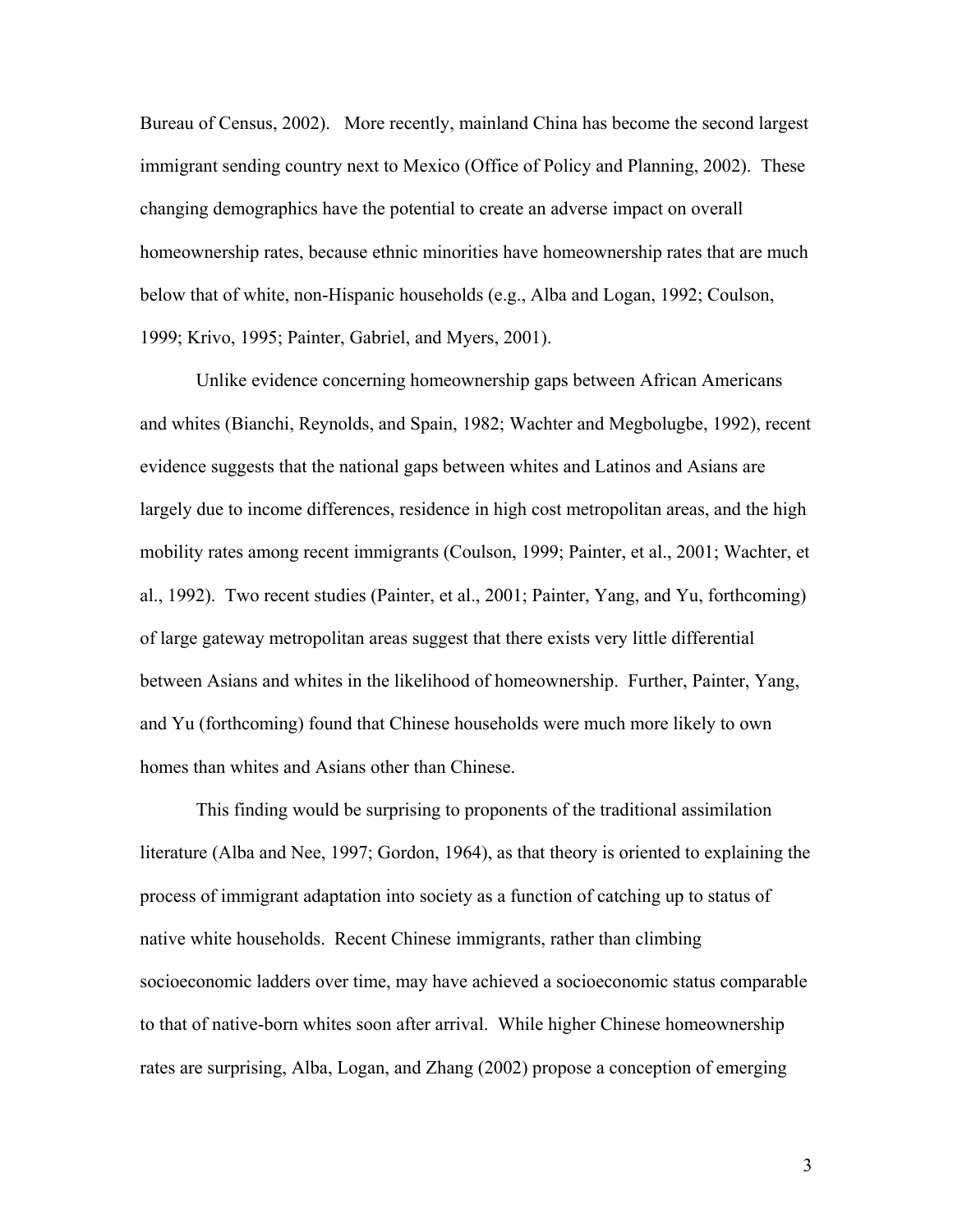ethnic communities among immigrants that may provide insights into the mechanism for why Chinese homeownership rates are so high. $3$  This notion of immigrants choosing to live together even with elevated socioeconomic status may suggest that these groups have unique socioeconomic ties and are opting for close access to ethnic resources rather than immersing into white majority neighborhoods through spatial assimilation. Further, if groups are choosing to live together, and these groups have both high initial preferences for homeownership and large ethnic resources for sharing, there could be peer influence among Chinese households to buy homes that could greatly reinforce homeownership attainment among these households (Glaeser, Sacerdote, and Scheinkman, 1996; Manski, 1995).

The primary aim of this paper is to better understand why Chinese immigrants have higher endowment-adjusted homeownership rates than do the native white populations (Painter, et al., forthcoming) and how much of a difference in homeownership attainment there is across Chinese immigrants with different nativities. We proceed by testing two primary hypotheses using 1990 Public Use Microdata (PUMS) data from the Census. First, we examine the role of language proficiency, as an indicator of assimilation, in enabling households to own a home (Alba, et al., 1992; Myers and Lee, 1998a). Second, we examine the role of peer influence to own homes among Chinese households in communities with a large presence of Chinese and relatively high Chinese homeownership rates. Next, we examine the role of different nativities among Chinese households to examine if households coming from places with different national wealth possess different likelihoods of owning a home. Finally, we

 $\overline{a}$ 

 $3$  Meanwhile, Fong (1996; 1997) suggests that many immigrants prefer to remain in ethnic communities because they would experience relatively small gains in neighborhood quality by dispersing into majority white communities.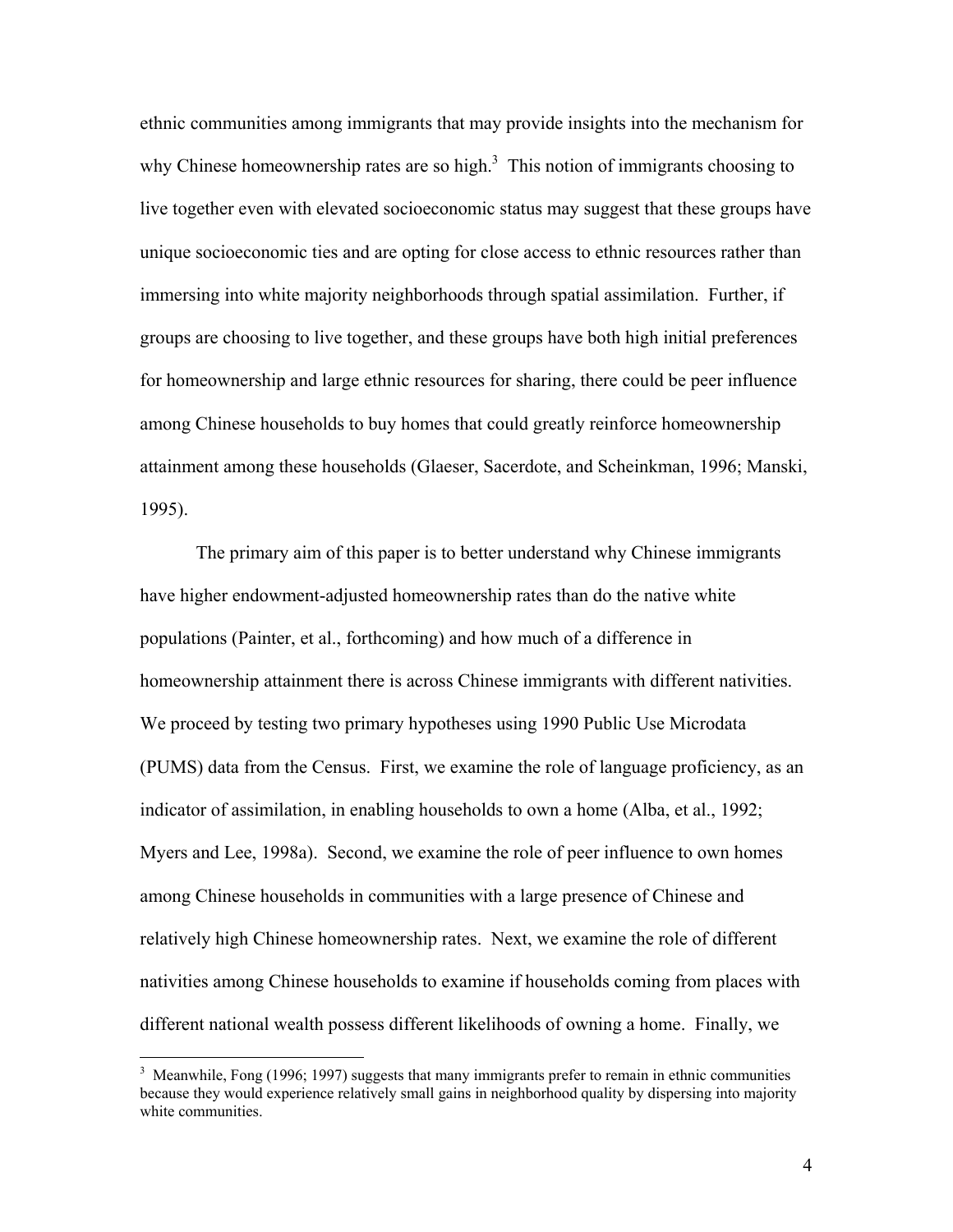examine the role of socioeconomic status and time since first immigration and its interaction with nativity. This enables us to test whether, for example, Chinese immigrants that are highly educated have similarly high homeownership rates when compared to white households, as do households of lower education levels.

#### **Past Research and Theory**

#### *Assimilation*

Assimilation is originally theorized as a straight-line process of adaptation and acculturation, leading immigrants to a state of structural integration into the host society (Alba, et al., 1997; Gordon, 1964). Assimilation theories arose as a conception derived from the experience of earlier European immigration. A similar assimilation process is hypothesized to be generalizable to successive immigrant groups.

Many scholars have challenged the validity of this "melting pot" theory of assimilation in the cotemporary context. Immigrants after 1965, mostly coming from Asia and Latin America, have been characterized by their drastic diversity of socioeconomic backgrounds and national origins. Instead of convergence over time and forming a unified group, many recent immigrants have experienced different adaptation processes, and sometimes even, shown a pattern of perpetual ethnic differences (Portes, 1995). The literature has recognized that the importance of contextual effects in immigrants' assimilation, which underpin socioeconomic stratification in the host society (Zhou, 1997a). The high homeownership attainment of Chinese immigrants may be an additional case for the notion of "segmented assimilation" (Portes and Zhou, 1993; Zhou, 1997b). Many recent Chinese immigrants may have skipped the stages of accumulative upward mobility. While a large number of studies have studied disadvantaged immigrant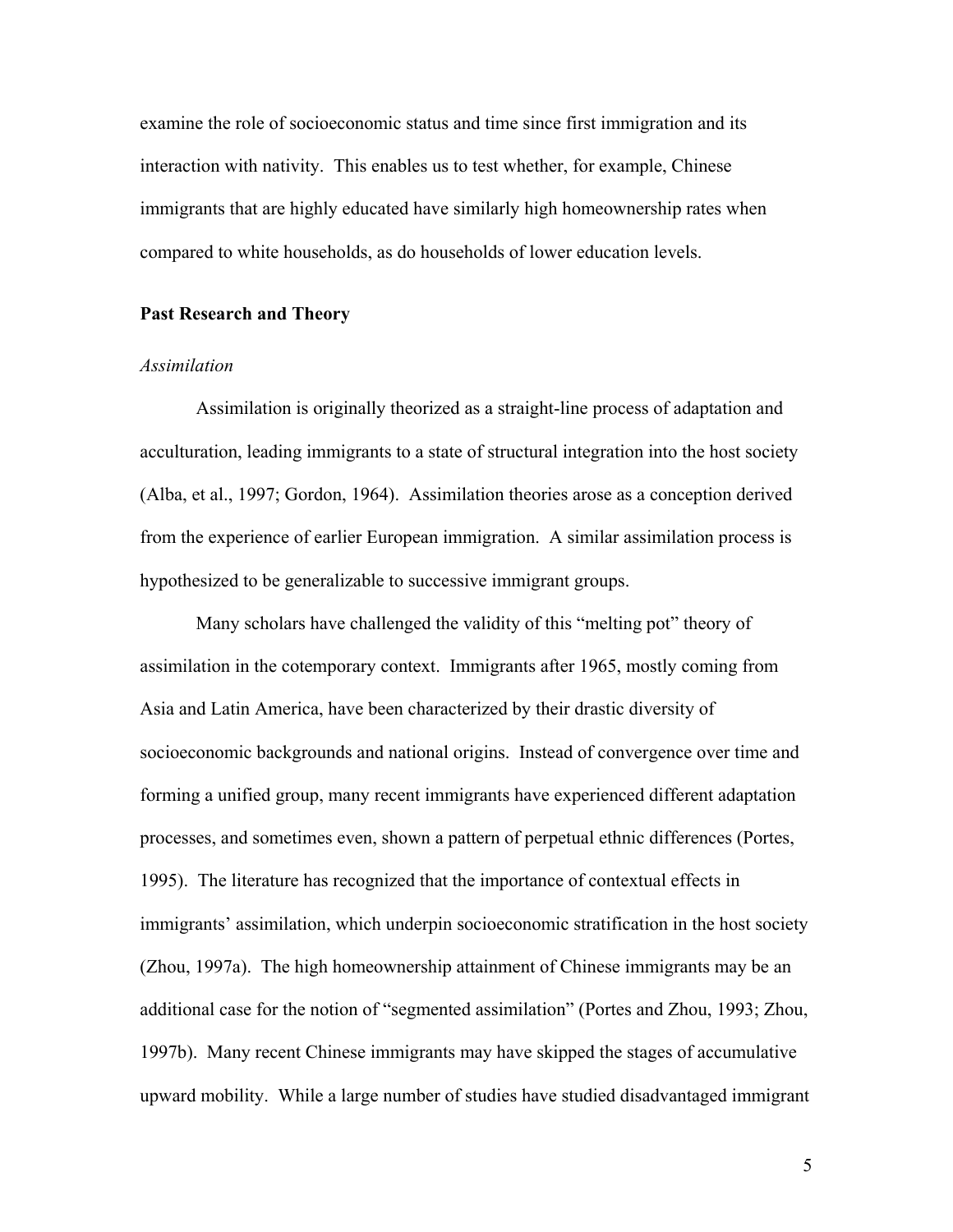groups (e.g. Hirschman, 2001; Zsembik and Llanes, 1996), few studies have focused on how immigrants with higher educations or incomes, such as Chinese immigrants from Taiwan or Hong Kong, have participated in process of assimilation.

Assimilation is manifested in many socioeconomic characteristics, such as the cultural norms, beliefs, and behavior patterns. In practice, English proficiency has been widely used as an indicator of the assimilation process (e.g., Alba, et al., 1992; Krivo, 1995; Myers, et al., 1998a). Assimilation theory suggests that immigrants with higher English language ability are able to adapt better to the host society. English language ability is also a necessary skill for communicating with other people and negotiating the transactions necessary for purchasing a home. Consequently, English language ability should be positively associated with spatial assimilation, socioeconomic well being, and homeownership attainment (Alba, Logan, Stults, Marzan, and Zhang, 1999; Carliner, 2000; Fang and Brown, 1999; Fong and Kumiko, 2000; Krivo, 1995; Park, 1999).

### *Dispersion or Concentration*

As one important element in the theory of assimilation, spatial assimilation refers to the process through which succeeding cohorts of newcomers gradually disperse over time from their initial clustering and settlement into more attractive neighborhoods where natives tend to be in the majority (Adelman, Tsao, Tolnay, and Crowder, 2001; Massey and Denton, 1987). This *spatial dispersion* is largely driven by upward socioeconomic mobility and acculturation (Borjas, 1998; Gans, 1999). Acculturation is a process of gradual acquisition of the language, values and manners of the host society (Gans, 1992).

Many studies have found that ethnic concentration is negatively associated with socioeconomic mobility (e.g.Alba, Logan, and Stults, 2000; Allen and Turner, 1996;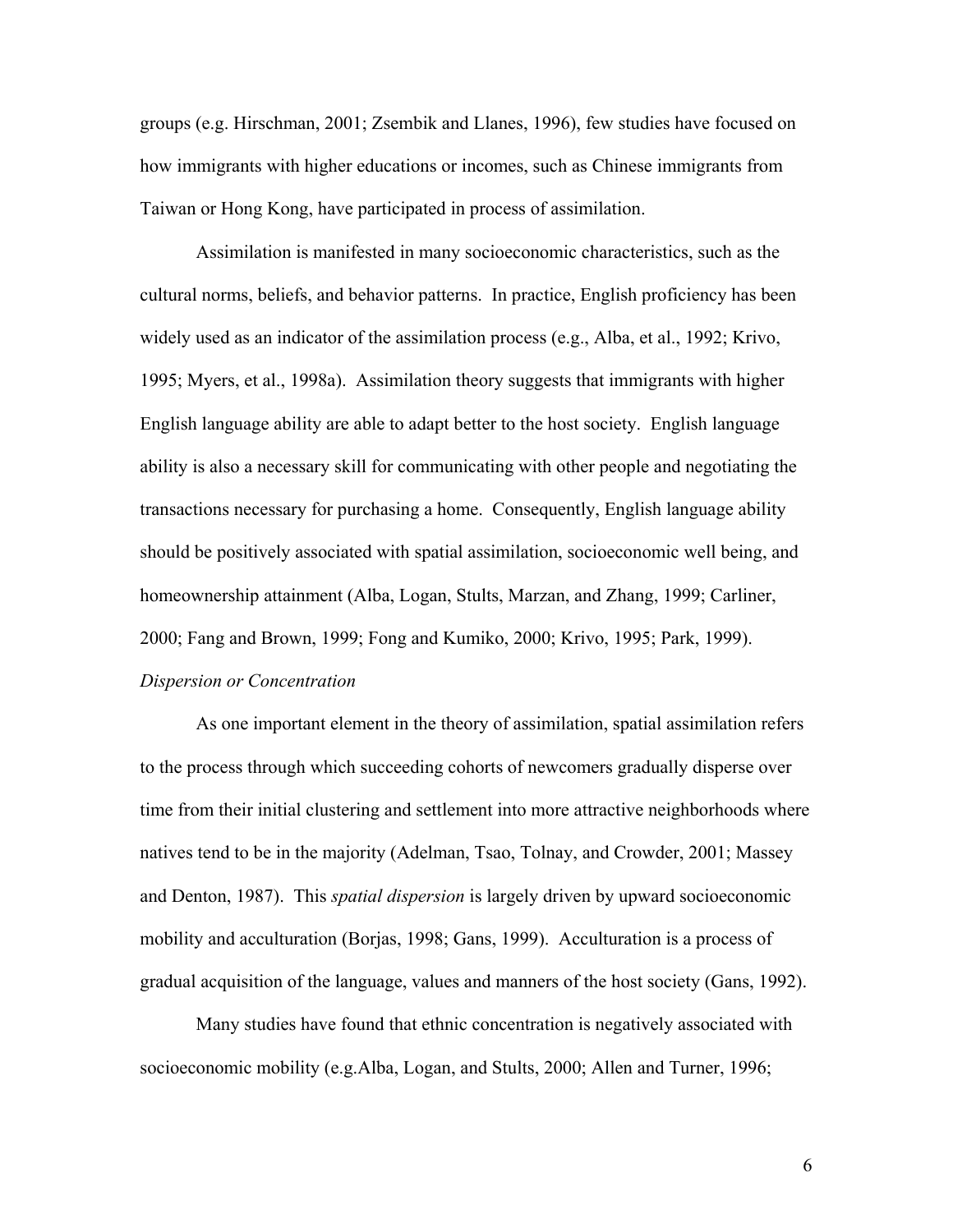Massey, 1985). In the labor economics literature, Borjas (1998; 2000) suggests that residential concentration of immigrants hampers their economic prospects, and the clustering of immigrants into ethnic enclaves is likely to lead to low rate of wage growth. Toussaint-Comeau and Rhine (2000) find that living in enclaves limits the probability that Latino households will become homeowners. Despite a relatively restrictive definition of ethnic enclave in their study, the findings provide early insights into the impacts of ethnic concentration on homeownership attainment.<sup>4</sup>

Meanwhile *concentration* reinforces ethic enclaves.<sup>5</sup> Rogers and Henning (1999) identify that ethnic networks have as always played a vital role in helping new immigrants through their socioeconomic adaptation to the host society. Spatial concentration provides immigrants with access to ethnic networks and resources, which would otherwise unavailable to them. Empirical work by Zhou (1992) shows that there are advantages for immigrants to work in ethnic enclaves, such as Chinatown in the New York City. Li (1998) recognizes the emerging of "ethnoburbs" or suburban ethnic community which represents a new type of immigrant settlement by which socioeconomic stratification is self evident within itself. Instead of dispersion into ethnic majority neighborhoods, immigrants with elevated socioeconomic status would move to another ethnic community with a higher living standard. In many of those suburban ethnic communities, ethnic businesses cater to the needs of the community. As a result, concentration implies that English proficiency and spatial assimilation become less vital for having access to valuable resources (Fong and Wilkes, 1999). Logan, Alba, and

 $\overline{a}$ 

<sup>&</sup>lt;sup>4</sup> While Toussaint-Comeau and Rhine (2000) find living in a high Latino concentration neighborhood itself lowers homeownership rates for all households in that neighborhood, the effect is somewhat mitigated if the household is Latino.

 $<sup>5</sup>$  Ethnic concentration refers to areas with a large share of residents who came from the same race/ethnic</sup> backgrounds (Allen, et al., 1996; Funkhouser, 2000).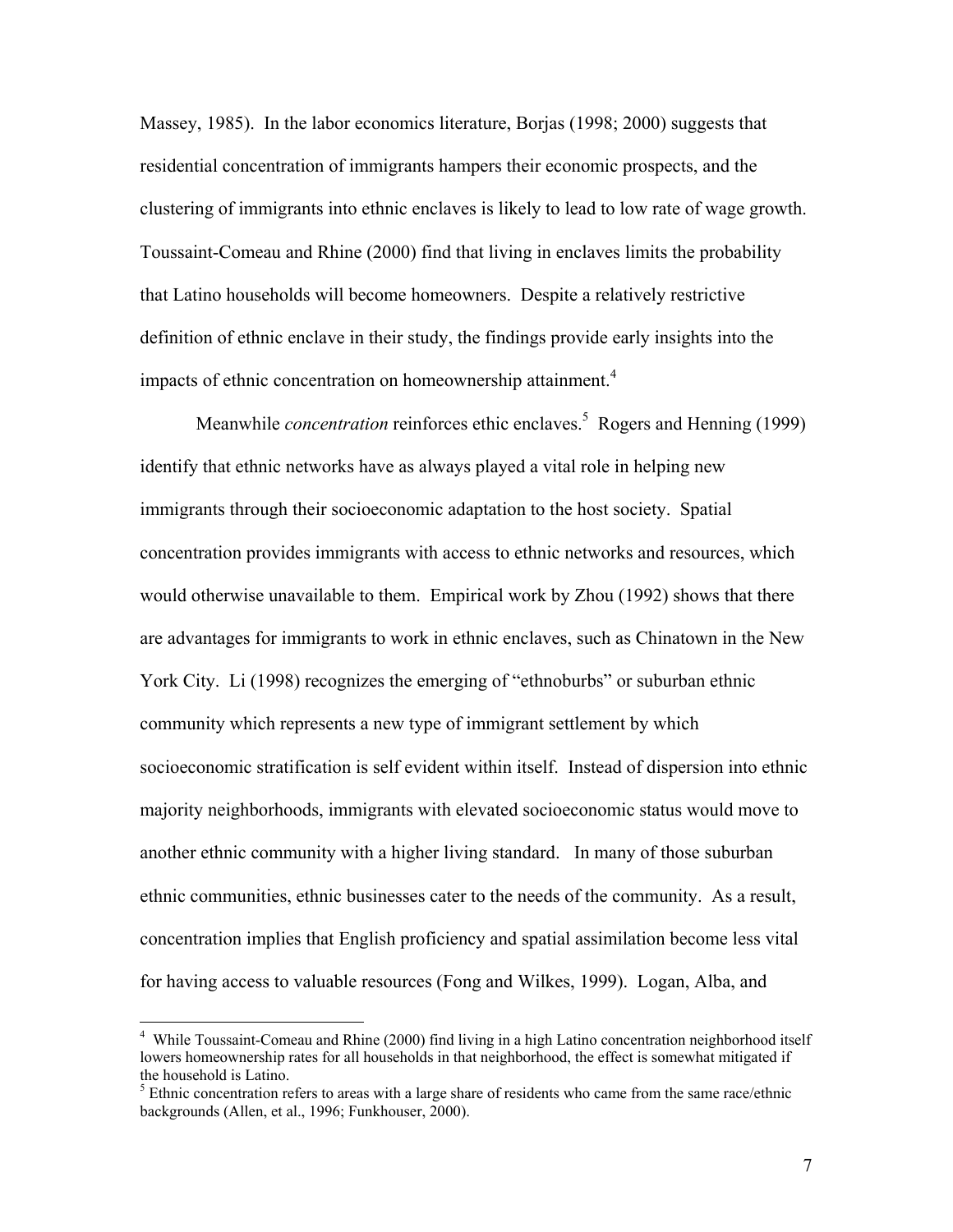Zhang (2002) rightfully highlight that there is an emerging distinction between ethnic concentration by constraint and by preference. They find that living in ethnic communities does not always relate to economic constraints, but instead reflect residential preferences of many recent immigrants for those ethnic neighborhoods. The establishment of "ethnic communities" in the suburbs may have facilitated their homeownership attainment through ethnic resources sharing and peer influences.

While many recent studies have revealed ambiguities in the assimilation theory with respect to the socioeconomic outcomes of assimilation, few have focused on the role of ethnic concentration and assimilation on homeownership attainment. On the one hand, forced concentration may restrict housing availability for certain ethnic groups (Flippen, 2001; Galster, 1987; Massey, Gross, and Shibuya, 1994; White, 1987). On the other hand, concentration my provide better access to ethnic resources, such as an informal financial system, credit sharing, and neighborhood support (Fong and Gulia, 2000; Schoeni, McCarthy, and Vernez, 1996). Further, contextual effects, as discussed by Manksi (1995) and others, may arise among ethnic groups that reinforce strong initial preferences to own homes. Haurin, Dietz, and Weinberg (forthcoming) provide a thorough review of the effects of neighborhood homeownership rates, through social interactions, on the residents of a community and an adjacent community. Through feedback mechanisms or social multiplier effects, neighborhood context can strengthen mutually supported social behavior such as religion, poverty, or homeownership attainment. This conception of contextual effects presents additional explanations of peer influences on homeownership attainment, particularly within immigrant communities whose residents share cultural preferences and social network. Peer influence could thus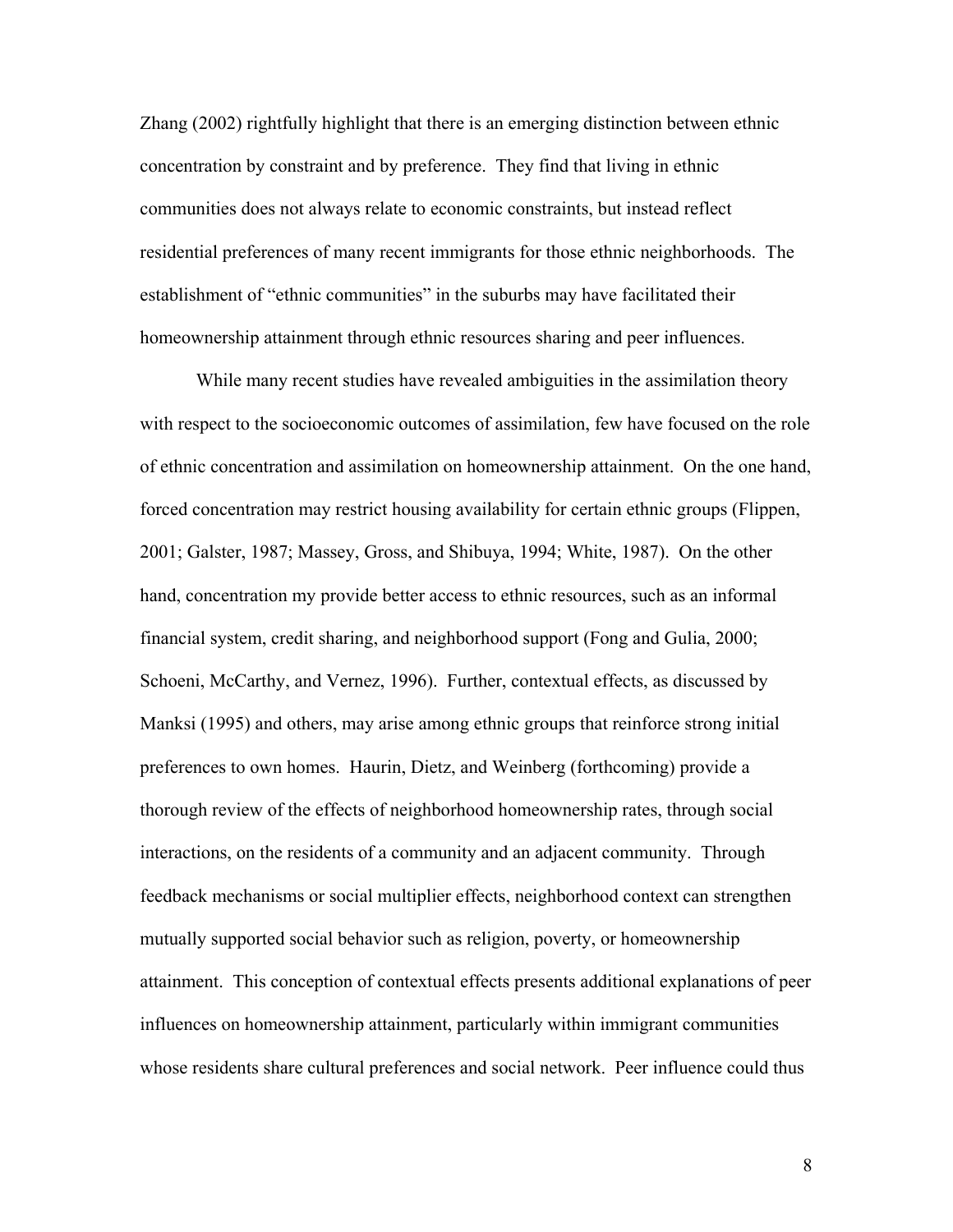lead to higher homeownership rates than native white populations among some groups, if these initial preferences for homeownership were particularly strong. In other words, residing in immigrant communities may bolster homeownership rates of immigrants, if the community is particularly predisposed to homeownership.

#### *Chinese subgroups*

Another important issue concerns the heterogeneous background of Chinese immigrants in the U.S. The Chinese population in the U.S. has experienced significant changes in composition with respect to national origin and reasons for immigration. For example, while immigrants from mainland China chose to come to the U.S. mainly because of economic prospects, most Chinese immigrants born in Vietnam were forced to leave their county and came as refugees after the Vietnam War (Chang, 1999). Meanwhile, recent immigration from Taiwan and Hong Kong was largely due to concerns over economic security and heavily influenced by the relationship with mainland China (Li, 1998; Tseng, 1995; Wachman, 1994).

While it is a rather recent phenomenon to have a large number of immigrants directly from mainland China, immigration from Hong Kong and Taiwan began soon after the passage of the immigration reform law in 1965 (Ng, 1998; Skeldon, 1995). Economically, Chinese immigrants from Vietnam and Mainland China are relatively impoverished, while those from Taiwan and Hong Kong have higher educations and income before their immigration (Tseng, 2000; Zhou, 1992). While Chinese immigrants come from regions with different socio-economic and political conditions, they also possess a common cultural identity (Chang, 1999; Takaki, 1994). Natural questions arise as to what extent that heterogeneity exists in homeownership attainment across different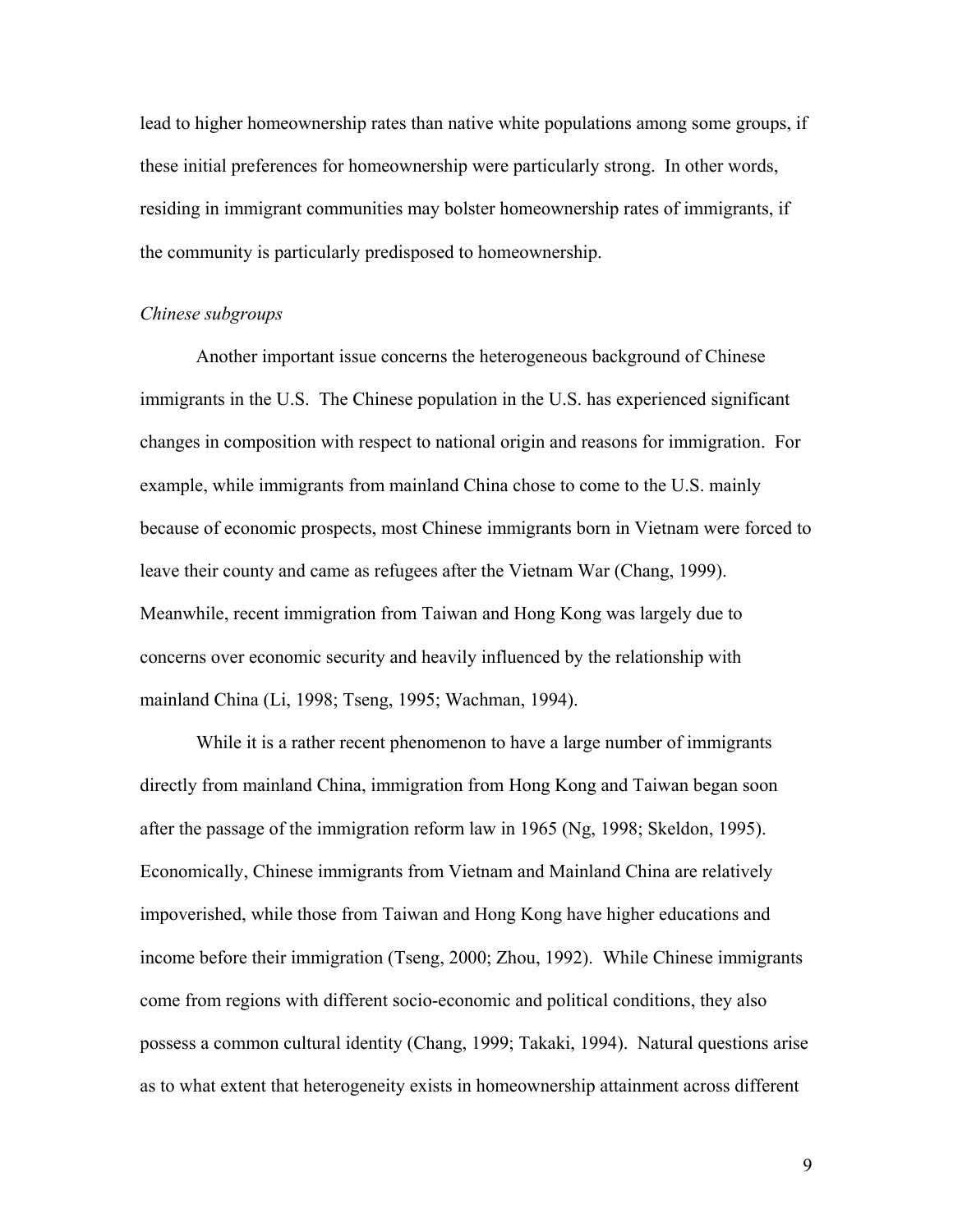Chinese groups and, how such differences fare in comparison to the homeownership rates of native-born whites.

The varied experiences of Chinese immigrants provide a unique setting for research on immigration, as they represent a group of people with cultural connections yet economically and politically diverse backgrounds. Bifurcations are evident in recent Chinese immigrants, who are clustered at both ends of the socioeconomic spectrum (Chang, 1988; Cheng and Yang, 1996; Li, 1998; Zhou and Gatewood, 2000). Despite wide acknowledgement of internal diversity of Asian immigrants (White, Biddlecom, and Guo, 1993), the existing body of work has largely treated Chinese immigrants as an internally coherent group. This research will be able to highlight the differences that exist with respect to one socioeconomic outcome, namely homeownership, and the role played by different nativities -- Mainland China, Taiwan, and Hong Kong, different initial socioeconomic status, and different timing of immigration.

#### **Data**

 $\overline{a}$ 

This analysis primarily uses data from the 5% Public Use Microdata Sample (PUMS) file of the 1990 decennial Census. $6$  The 1980 5% PUMS data and the recently released Census 2000 Supplementary survey (C2SS) sample data will also be used to compare trends in Chinese homeownership rates from 1980 to 2000.<sup>7</sup> The analysis

 $6$  The sample size is much larger than comparable data available from the American Housing Survey (AHS) or the Current Population Survey (CPS). Because of the relatively small share of Chinese in the total population, the sample size is critical for this analysis, enabling detailed analysis of Chinese subgroups. The PUMS data file provides detailed information about both the housing units and individuals who reside in, which is sufficiently numerous to identify separate marginal effects for each of the groups studied here. In addition, these datasets do not have specific information on migration histories and detailed race categories among Asians.

<sup>&</sup>lt;sup>7</sup> The C2SS was conducted concurrent with the 2000 Census. The main objective of the C2SS is to test the differences between the Census long form data and the American Community Survey (ACS) in an attempt to replace the Census long form with the American Community Survey in the year 2010. The microdata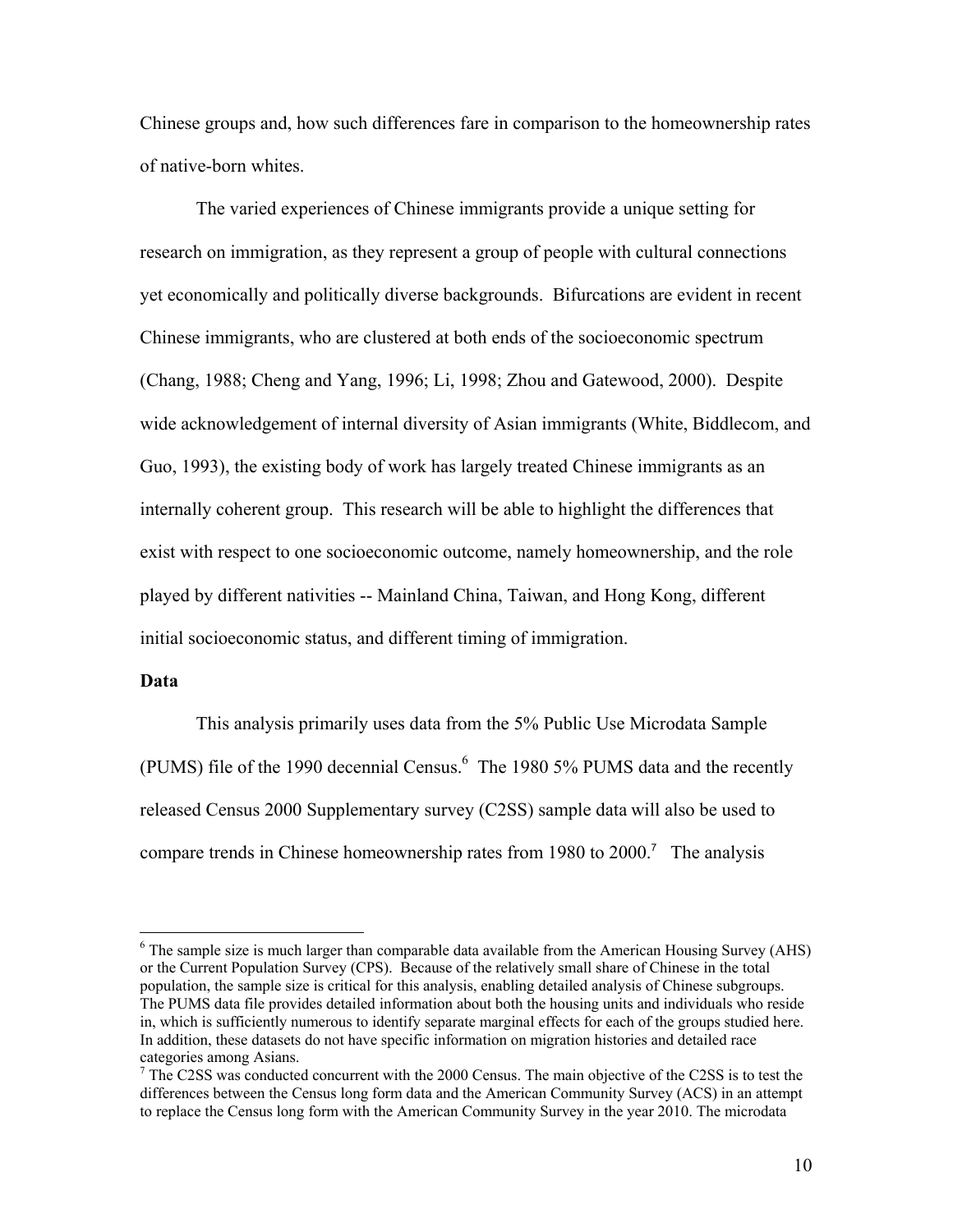focuses on Chinese households in Los Angeles Consolidated Metropolitan Statistical Area (CMSA), which comprises four Primary Metropolitan Statistical Areas (PMSA). The four PMSAs include Los Angeles–Long Beach PMSA, Anaheim–Santa Ana PMSA, Riverside–San Bernardino PMSA, and Oxnard–Ventura PMSA. The Los Angeles region has the largest Asian population among all metropolitan areas, and it is also a gateway metropolitan area for Chinese immigrants (Waldinger and Bozorgmehr, 1996).

The sample includes all households that either own or rent their primary residence, excluding persons who reside in group quarters. The samples are also limited to those household heads that are aged between 18 and 64. Based on place of birth, Chinese immigrants are divided into four groups, which are those born in Taiwan, Hong Kong and Macau, Mainland China, and other places. In addition, U.S.-born Chinese, Asian other than Chinese, and non-Hispanic white households are included to provide a useful benchmark. $8$  Even though this categorization is not precise in all cases, the place of birth provides a consistent grouping scheme based on the information available.<sup>9</sup>

sample size of the C2SS in LA CMSA is almost thirty times smaller than that of the Census 2000 PUMS, which may not be sufficient enough to study small groups of population.

<sup>&</sup>lt;sup>8</sup> Taiwanese immigrants are defined as those persons who were born in Taiwan and chose either Chinese or Taiwanese as their race on the U.S. Census form. Tseng (1995) argues that, by relying on birthplace in the 1990 Census, one would underestimate Taiwanese immigrants. She suggests that country of last residence is a better way to define Taiwanese immigrants. Unfortunately, the U.S. Census does not provide such information. In addition, less than 15 percent of all the residents in Taiwan were in-migrants from mainland China after the Second World War. The vast majority of people who were born in Taiwan were decedents of the "local people" who moved from the mainland China centuries ago (Ng, 1998). Thus, very few persons are likely to have been born in mainland China and emigrated from Taiwan. The characteristics of immigrants who were born in Taiwan should be representative of that of Taiwanese. Moreover, Taiwanese identity is socially constructed and deeply rooted in socioeconomic and political evolution of the island. It is also not immediately clear whether the majority of those who were born in mainland China and later immigrated to the United States would consider themselves as Taiwanese. 9

<sup>&</sup>lt;sup>9</sup> A typical example is that some Chinese moved from the mainland to Taiwan in 1949 and then immigrated to the United States. In terms of initial endowment, those persons may be better assigned to the Taiwan subgroup given the income difference between mainland and Taiwan. But using place of birth may still include them into the mainland Chinese subgroup.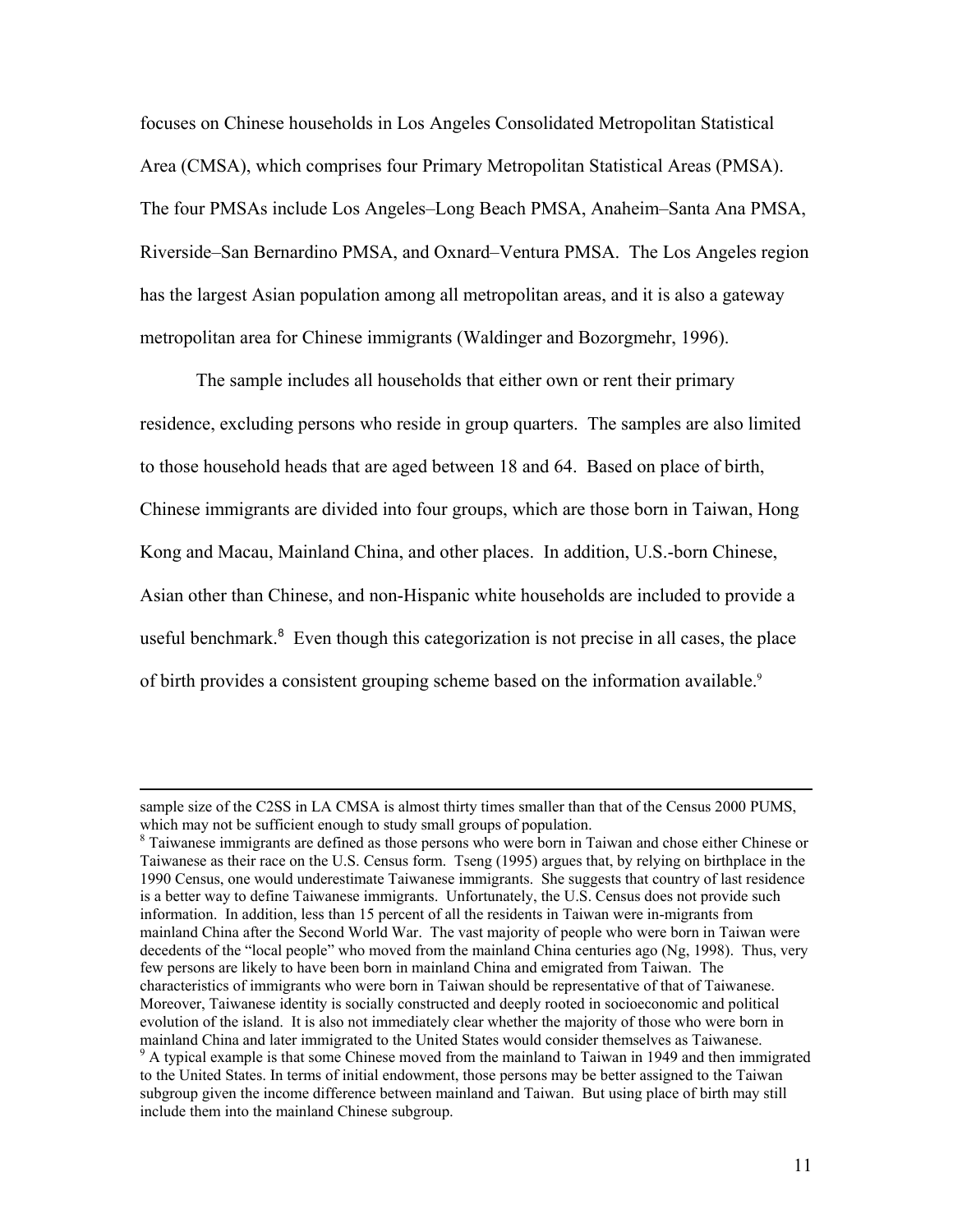Table 1 shows the homeownership rate for all ethnic groups in 1990. Asians and whites have similar homeownership rates in 1990 (57 and 61 percent, respectively), while Latinos and African-Americans have substantially lower homeownership rates (43 and 37 percent, respectively). The Chinese subgroup has substantially higher homeownership rates at 68 percent. Table 2 displays the rates for each Chinese subgroup based on the place of birth and extends the time frame from 1980-2000. While the information for subgroups of Chinese households is not available in 2000 due to insufficient sample size, the overall rate of Chinese homeownership is been between 61 and 68 percent (say differently). Within the Chinese subgroup, the nativities with the highest homeownership rates are Taiwan and Mainland China, with over 70 percent homeownership in 1990. The Chinese nativities with the lowest homeownership rates − approximately 50 percent − are households of Chinese ancestry from Vietnam and other parts of Southeast Asia.

To determine how much of the differences in homeownership rates can be explained by socioeconomic characteristics and other factors, we include demographic factors (race-ethnicity, age group, marital status, number of persons in the household, number of workers in the household, migration origin, and migration history), economic factors (income, education level of the head of household), and variables to capture local housing market conditions (housing price and rent levels).<sup>10</sup> These variables enable the researcher to capture factors that influence homeownership choice based on the user cost of homeownership and factors related to preferences of households correlated with demographic characteristics such as the life cycle (e.g., Myers, Megbolugbe, and Lee,

 $\overline{a}$ 

 $10$  This paper uses PUMA as the geographical unit of local housing market. The information regarding the housing price and rent is based on this unit. Housing price is measured as the  $25<sup>th</sup>$  percentile home price and rent as the median rent in one PUMA. The use of these proxies follows Gyourko and Linneman (1996).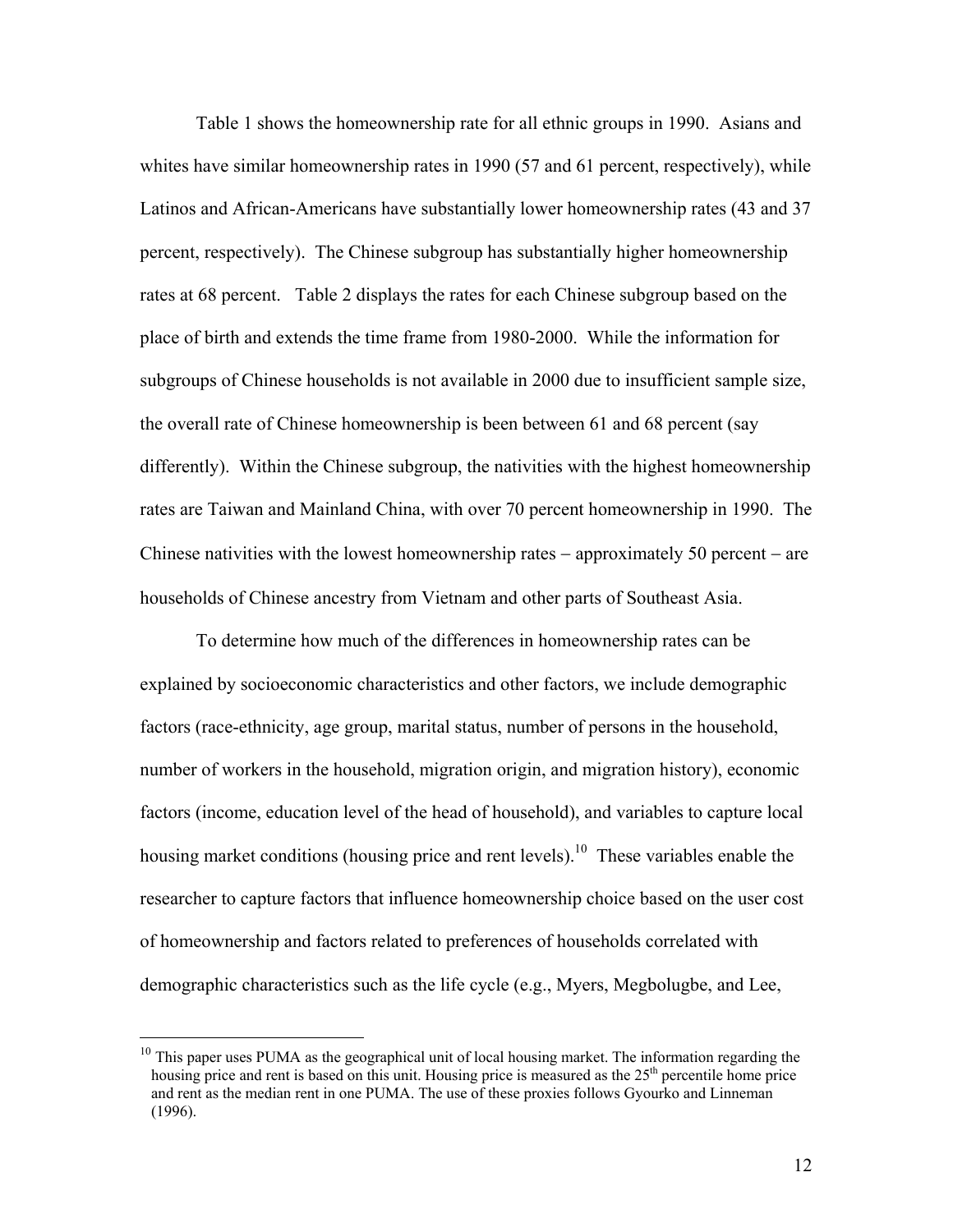1998b; Skaburskis, 1996). Instead of simply including household income, we use measures of permanent and transitory household income. Using the method of Goodman and Kawai (1982), permanent income is the predicted value of a regression of household income on a set of demographic and human capital characteristics.<sup>11</sup> Transitory income is calculated as the residual of observed household income and predicted income. In addition, a household's dividend and interest income is included to partially capture wealth requirements that are needed to meet mortgage downpayment requirements. No direct measures of wealth are available in these data. Education attainment of the head of household can also be considered as a proxy to indicate the future earning potential of households. The impact of immigrant status and immigration length of stay as well as migration origin are also examined because much research has highlighted their importance (e.g. Krivo, 1995; Myers, et al., 1998b).

Appendix I reports the mean values of all independent variables used in the study. Rather than discuss all of the differences in detail, we focus on some of the larger differences concerning income and immigrant status in Figures 1 and 2. Figure 1 presents the difference in permanent incomes by groups. U.S. born Chinese and whites have the highest household income while those from other places or Taiwan have the lowest household income.<sup>12</sup> Figure 2 reveals that there had been substantial growth in Chinese population in Los Angeles during the 1980s. For instance, Taiwanese immigrants increased by almost two-fold during the 1980s, while immigrants from

 $\overline{a}$ 

 $11$  Results of these household income regressions are available upon request.

 $12$  Taiwanese have a higher average wage income per worker than those from Mainland Chinese. However, Taiwanese in general have far fewer workers per household than those from mainland. Therefore, aggregate household income of Taiwanese is lower than those from mainland.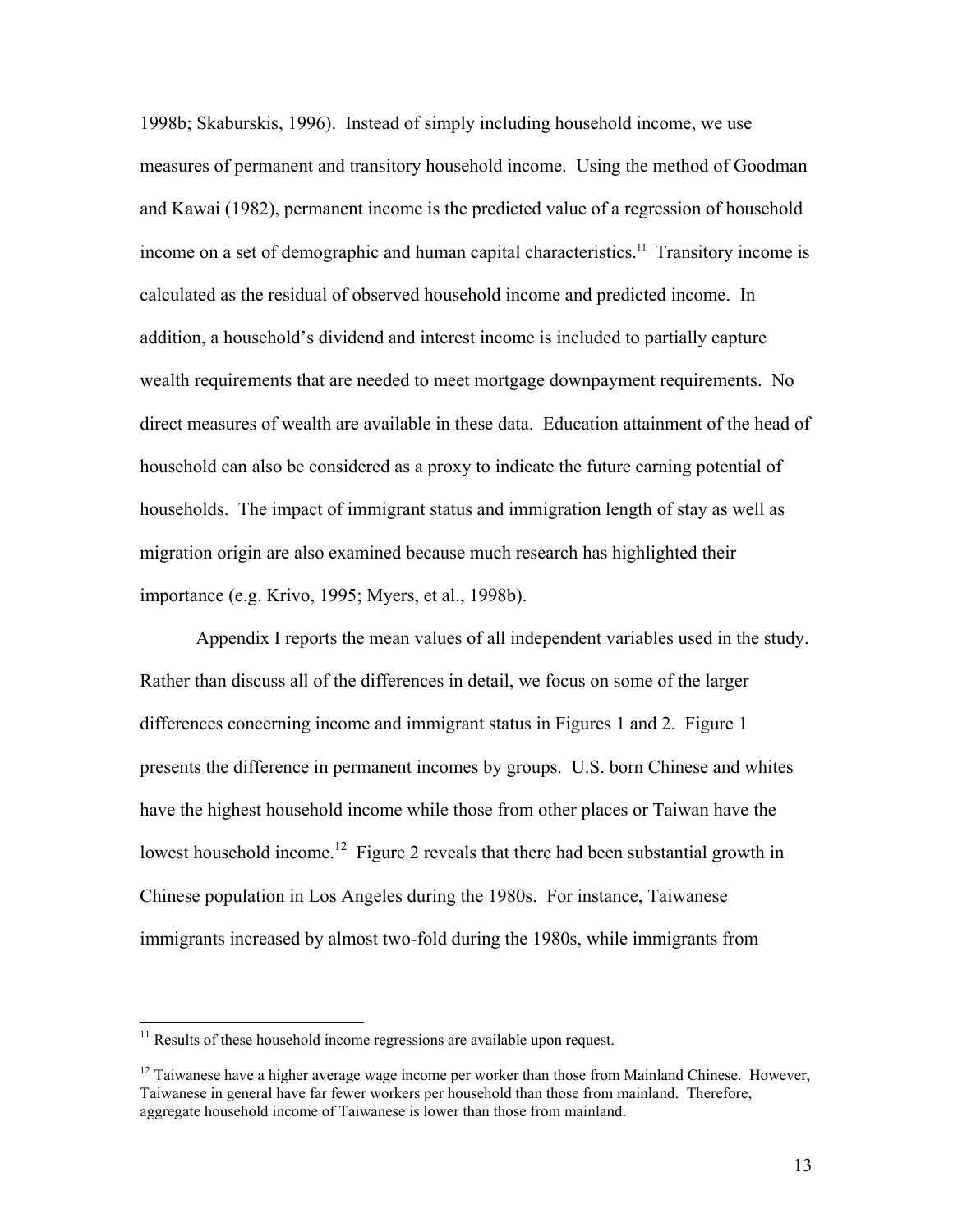mainland China grew by almost fifty thousand. New immigrants who came in the last 10 years have contributed to most of the growth in the Chinese population.

As shown in Figure 2, Chinese subgroups are also diverse with respect to immigrant status. This study is particularly concerned with the implications of ethnic concentration and assimilation on Chinese high homeownership rates. In addition to the independent variables discussed above, this paper uses two additional sets of variables. The first set is English proficiency and its interaction variable with the Chinese ethnicity categorical variable. This enables a test of the independent effect of language, and its relative importance for Chinese households. The definition of English proficiency is based on the self-assessment of household heads in the Census data. The second set of variables, intended to capture peer influence, is designed to examine whether the homeownership rates of any individual Chinese household is in part influenced by homeownership rates of Chinese households in the same area. This peer influence variable is constructed by multiplying the difference in homeownership rates between Chinese and white households in the same area by the categorical variable for Chinese ethnicity. It is presumed that higher values of peer influence exist if a household is surrounded by greater numbers of Chinese homeowners.

The delineation of each area is primarily based on the Public Use Micro Area (PUMA) in the PUMS data. When there are not sufficient Chinese households residing in some PUMA's, we aggregate surrounding PUMA's based on spatial adjacency and similar socioeconomic conditions.<sup>13</sup> As a result, the Los Angeles metropolitan area consists of 27 aggregated areas. Appendix 2 shows the corresponding municipalities in

<sup>&</sup>lt;sup>13</sup> To avoid the misleading values in Chinese homeownership rate due to too few Chinese observations, we require that each PUMA must have at least 100 Chinese households to be an individual area, or it will be combined with other PUMAs to meet the standard.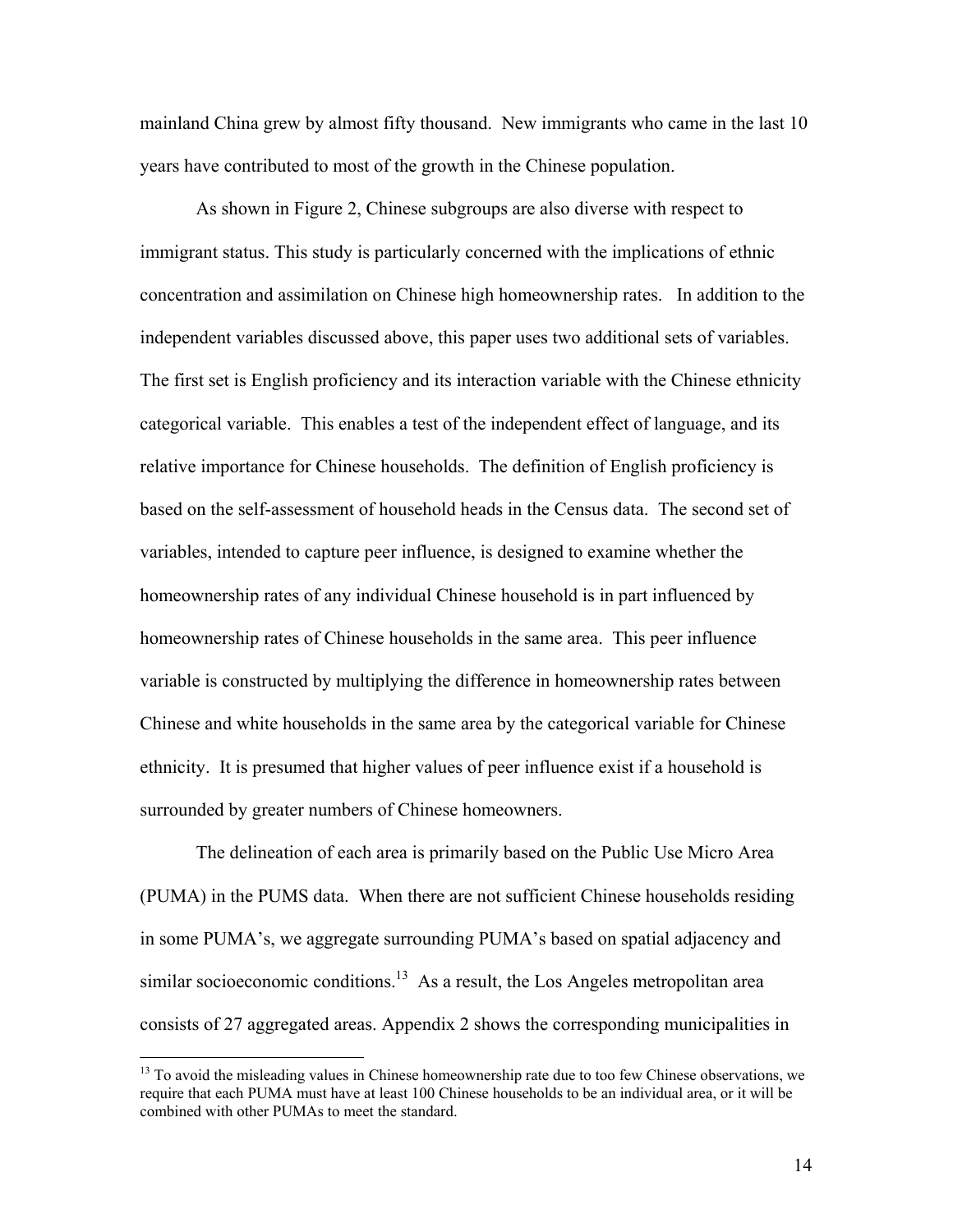each area. Figure 3 shows that for most areas, Chinese homeownership rates are at least 10 percentage points higher than whites.

### **Model**

 $\overline{a}$ 

Most recent studies of homeownership evaluate cumulative attainment of homeownership (tenure status) among a sample of existing households (Alba, et al., 1992; Coulson, 1999; Gyourko, et al., 1996). The cumulative approach has been justified by the view that homeownership is a long-term decision based as much upon anticipated future needs as on present needs (Edin and Englund, 1991). However, among households who are age 45 or older, cumulative attainment of homeownership may largely reflect the lagged effects of past choices. A second approach assumes that homeownership decisions of recent movers more closely reflect equilibrium conditions and avoid that lagged effect (Boehm, Henry W. Herzog, and Schlottmann, 1991; Ihlanfeldt, 1981).<sup>14</sup>

A key drawback to basing analysis of homeownership choice on a sample of recent movers concerns possible sample selection bias. Renters and others predisposed to not settling into long-term owner-occupancy, such as immigrants, are over-represented in a sample of recent movers. For that reason, estimates of the determinants of homeownership choice could be biased. Although Census data do not report the tenure status of households prior to their move, one can estimate a model of their likelihood of

 $14$  Cohort analysis may be employed as an alternative to cumulative attainment in static, cross-sectional samples (Myers, et al., 1998b). A focus on mover households achieves dynamic analysis of cross-sectional samples by a means different than the cohort method.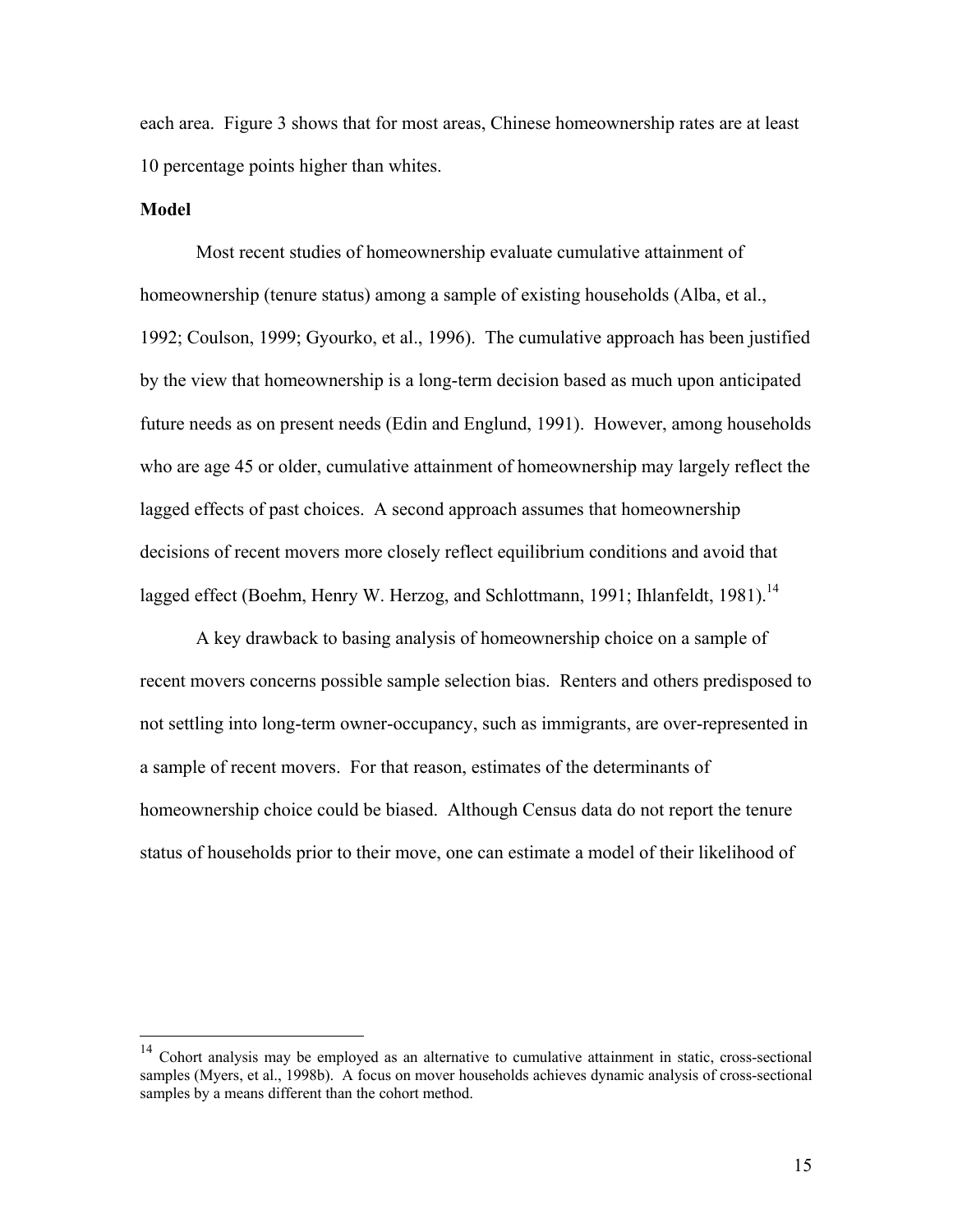entering the mover sample. To address possible sample selection bias, this study uses a Heckman-style correction described by Painter (2000).<sup>15</sup>

The homeownership choice model with correction for selection bias is adapted from Van de Ven and Van Pragg (1981), in which both the selection equation and the tenure choice equation have binary dependant variables. The selection equation uses a probit model with the choice to move as the dependent variable with controls for socioeconomic factors that may affect the moving propensity of households. Homeownership choice is assumed to be observed only if a household moves. It is assumed that the error terms in both models are jointly normally distributed with correlation coefficient ∆. The resulting model is estimated using a maximum-likelihood procedure to obtain the parameters of each equation and the correlation between each choice  $16$ 

### **Results**

1

While Tables 1&2 highlight how much greater Chinese homeownership rates are than whites or other Asians, we now consider how large these gaps would be after controlling for a variety of socioeconomic and local characteristics. Three model specifications are presented in Table 3. The first includes Chinese and Asians other than Chinese separately, with white households as the reference groups. The second and third specifications add two sets of additional variables based on English proficiency and

$$
L = \sum_{i \in S}^{y_i=1} \ln[\Phi_2(\mathrm{Xi} \beta, \mathrm{Z}_i \gamma, \rho)] + \sum_{i \in S}^{y_i=0} \ln[\Phi_2(-\mathrm{Xi} \beta, \mathrm{Z}_i \gamma, \rho)] + \sum_{i \notin S} \ln[1 - \Phi_1(\mathrm{Z}_i \gamma)]
$$

<sup>&</sup>lt;sup>15</sup> This modeling procedure has been applied in two recent papers, Painter *et. al.* (Painter, et al., 2001) and Painter et al (forthcoming). The results are particularly sensitive with respect to the age profile and immigrant length of stay.

<sup>&</sup>lt;sup>16</sup> Formally, the log likelihood function that is estimated is the following,

where S is the set of observations for which OWN<sub>i</sub> is observed,  $M_1$  is the standard cumulative normal and  $M<sub>2</sub>$  is the cumulative bivariate normal distribution function.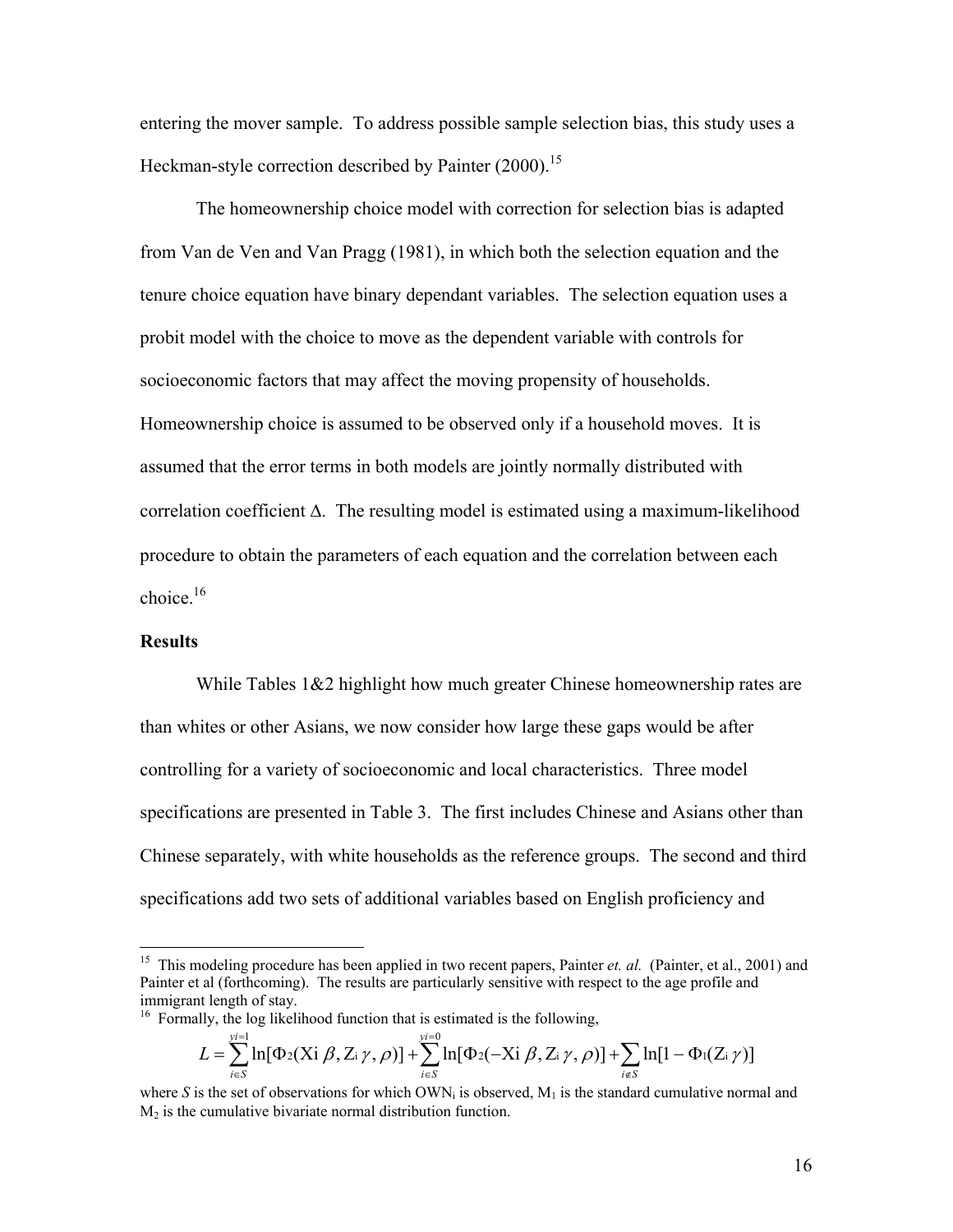homeownership rate difference between Chinese and white households. Overall, being married, higher education, higher income, lower housing prices, higher rents, and moving within Los Angeles all lead to higher homeownership rates. The impact of these variables is consistent across model specifications. In addition, the correlation coefficients between the tenure choice equation and the mobility equation are significant in all of three model specifications, suggesting the importance of controlling for mobility explicitly in estimating the model.

The results in Table 3 (Model I) mirror the results in Painter et al. (forthcoming). Chinese homeownership rates are significantly above those of whites and other Asians. The difference translates into a marginal difference in the probability of homeownership of 18 percentage points.17 Two new variables are introduced in Model II of Table 3: a categorical variable denoting English proficiency and its interaction variable with Chinese ethnicity. As is common in the literature (e.g. Alba, et al., 1992; Krivo, 1995), better English skills increase the likelihood of owning a home. The importance of English proficiency is less salient for Chinese households, although the difference is not statistically significant. The addition of these variables has no effect upon the independent likelihood of a Chinese household owning a home.

The final model specification in Table 3 (Model III) includes the difference in homeownership rates between Chinese and whites in an area and its interaction with the Chinese ethnicity, which is intended to capture the importance of peer influence on Chinese homeownership attainment. The results suggest that living in an area with a higher homeownership differential between Chinese and white households will lower a household's homeownership rate. On the other hand, the large and positive parameter on

 $\overline{a}$ 

 $17$  Explain dp/dx here.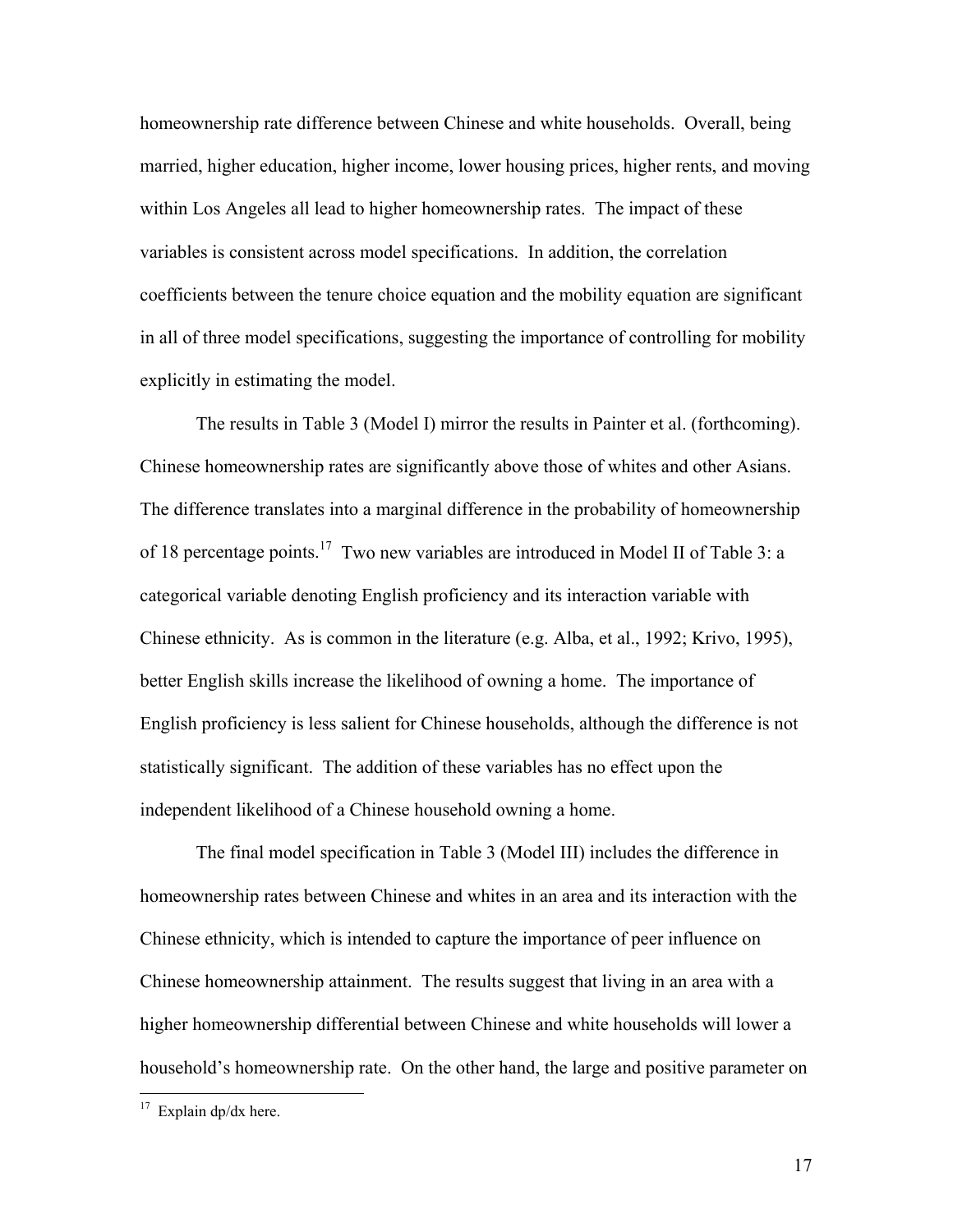the interaction variable suggests that the Chinese households behave differently. Chinese households are much more likely to have higher homeownership rates if they opt to live in ethnic community with a high Chinese homeownership rate. Though the parameters on most variables remain consistent over the three models, there are two additional noticeable changes in the Model III. First, the parameter on the categorical variable for Chinese ethnicity is reduced by about 30 percent. This reduces the marginal probability of homeownership based on being Chinese from 18 to 13 percentage points. Secondly, the impact of English proficiency on Chinese homeownership attainment is further diminished, indicated by the large and negative parameters on the interaction variable between the English ability and Chinese ethnicity.

#### *Decomposing the Chinese into five subgroups*

Research by a number of scholars (e.g. Brown and Pannell, 2000; Chang, 1999) suggests that Chinese immigrants have diverse immigration experiences, coming from different countries and regions and bringing different initial endowments to the United States. Thus, we investigate next how the reported impacts of English proficiency and peer pressure on Chinese homeownership vary across different Chinese subgroups.

The first model specification in Table 4 demonstrates that all five Chinese subgroups have higher homeownership likelihoods relative to whites when controlling other household and housing market characteristics. Among Chinese groups, those households from Taiwan have the highest homeownership likelihood, followed by households from mainland China and Hong Kong. These adjusted differences are different from the unadjusted differences reported in Table 2. The calculated difference relative to whites in marginal probabilities is 30 percentage points for households from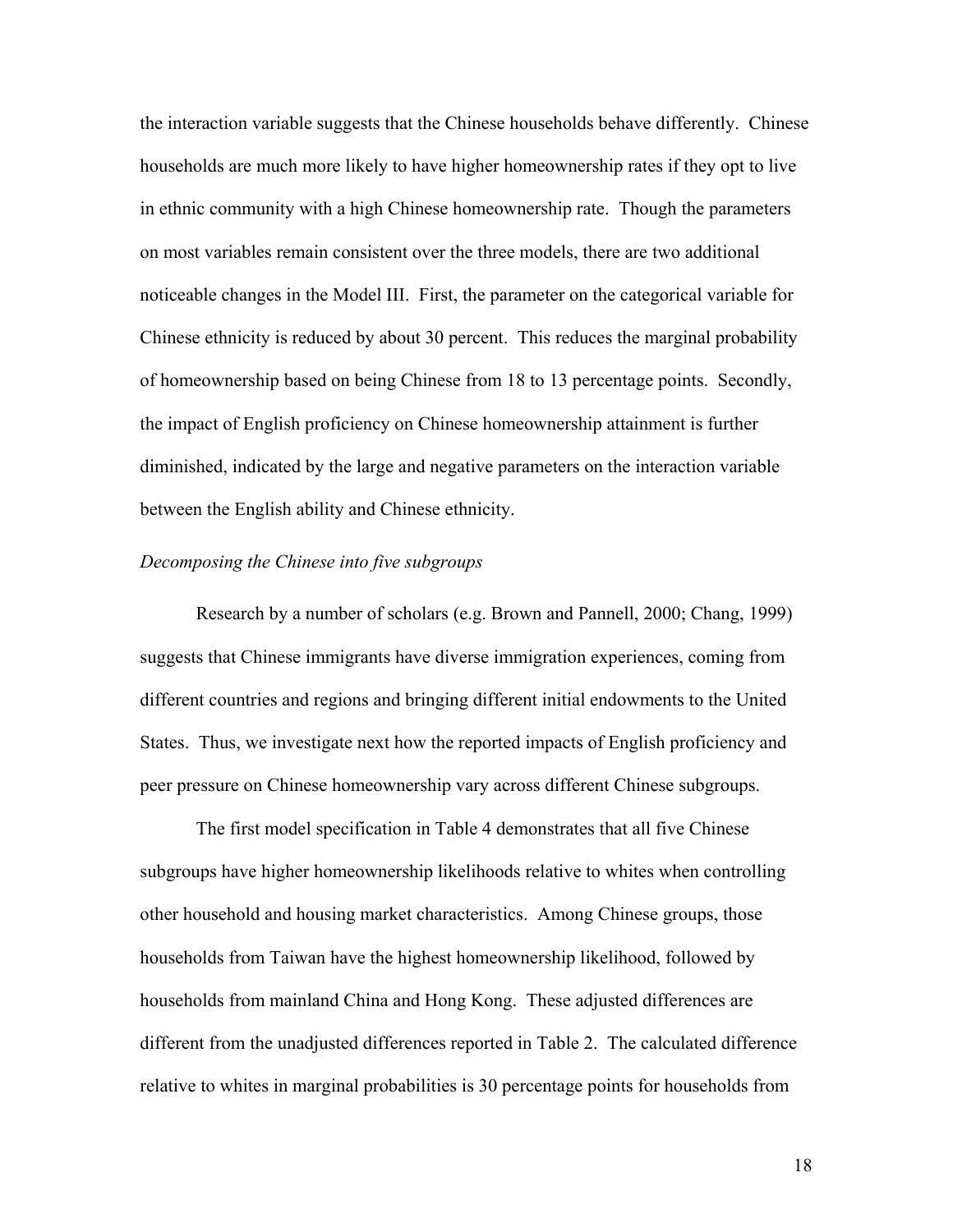Taiwan, 16 percentage points for households born in Mainland China or Hong Kong, 12 percentage points for U.S. born Chinese, and 8 percentage points for Chinese households born in other regions.

The importance English proficiency (Table 4:Model II), while important for Asians in general, differs significantly in each Chinese subgroup. For Chinese households from Taiwan, English proficiency does not contribute to homeownership attainment at all. For those from mainland China, its importance is smaller than for other Chinese groups. Finally, there is no interactive effect of English ability for native Chinese or those from Hong Kong.

As in Table 3, the impact of Chinese/white homeownership differentials is negative for the full population of Asians and whites (Table 4: Model III), but is positively related to homeownership for all Chinese sub-groups except those from Hong Kong or Macau. After controlling for both the language variables and peer influence variables together, the unexplained homeownership differences between the whites and Chinese households from Hong Kong/Macau and other regions, as indicated by the categorical variables, are not significant. On the other hand, unexplained homeownership differentials between households from Taiwan and Mainland China remain at 25 and 17 percentage points, respectively.

#### **Other Model Tests**

We next examine whether the findings reported above are consistent for different education groups, different income groups, and different immigration groups, and over time (Table 5). First, we separate the whole sample into two sub-samples based on the level of education attainment of household head as a means of distinguishing between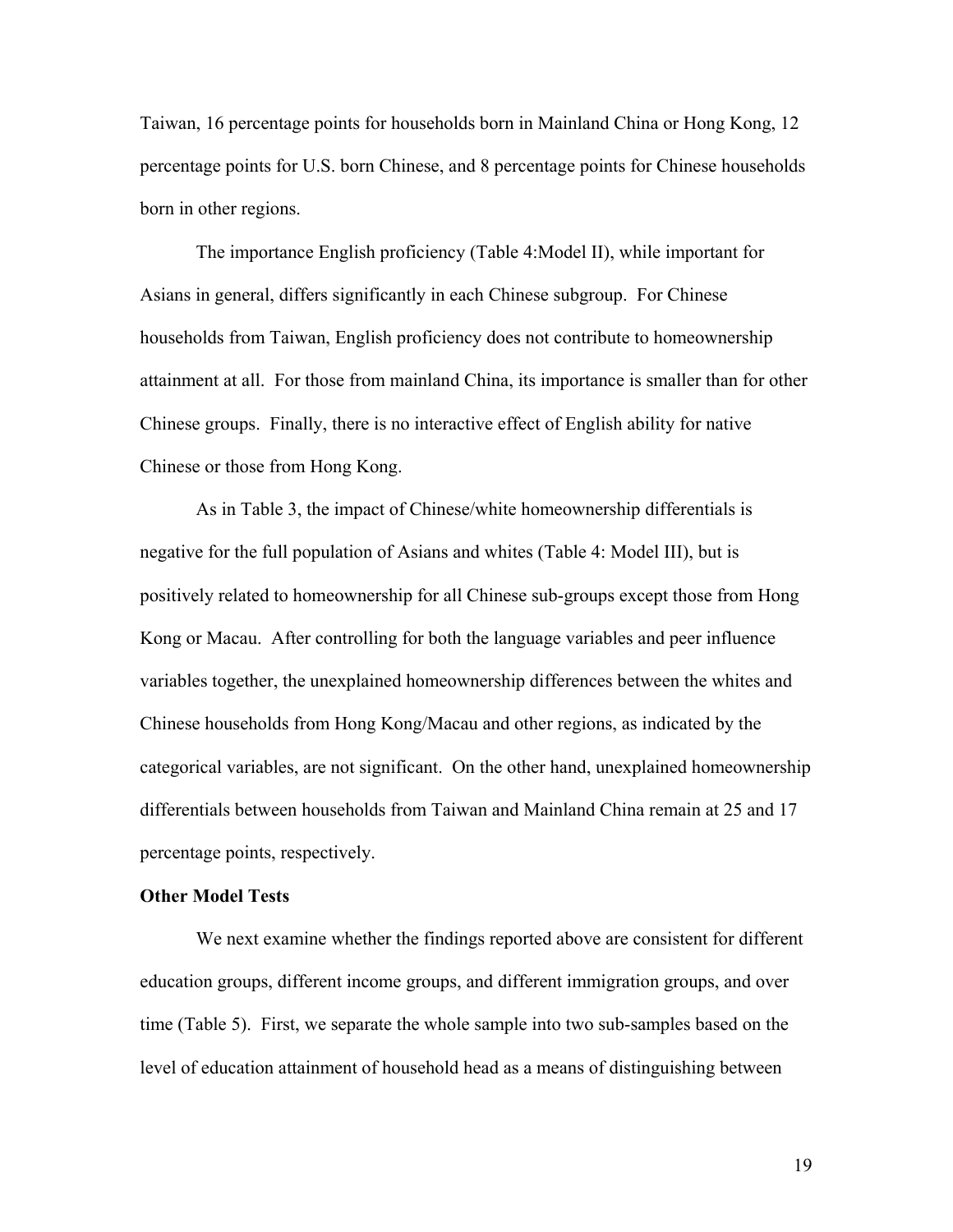alternative hypotheses for why Chinese homeownership rates are higher than that of whites. It would be expected that highly educated Chinese households would only differ from whites due to preferences for homeownership, as highly educated households would have fewer unmeasured wealth differences that might constrain lower educated households from obtaining a down payment. In the "high education" sample, the household heads have college degree or higher, and the "low education" sample contains households with high school diploma or less.

Contrary to expectation, there is actually a higher unexplained probability of Chinese homeownership among the highly educated group when compared to the lower educated group. The difference is 20 percentage points for the highly educated group in comparison to 11 percentage points for the low education group. Part of this difference can be attributed to the variable that captures peer influence, which is more important for the low education sample. When we decomposed the sample into higher than median and lower than median income, the results mirror the decomposition by educational attainment.

Since most Chinese Americans are immigrants, we also tested whether there were differences in unexplained homeownership based on the period of immigration. In this test, we group the Chinese households coming to the United States after 1980 census as "new immigrants." Surprisingly, English proficiency has less impact on Chinese new immigrants than their counterparts who had arrived many years before, but the new immigrants are much more affected by peer influence than the others. In addition, both the new and old Chinese immigrants have similar unexplained homeownership rates when compared to whites in their specific group, which is contrary to other Asians which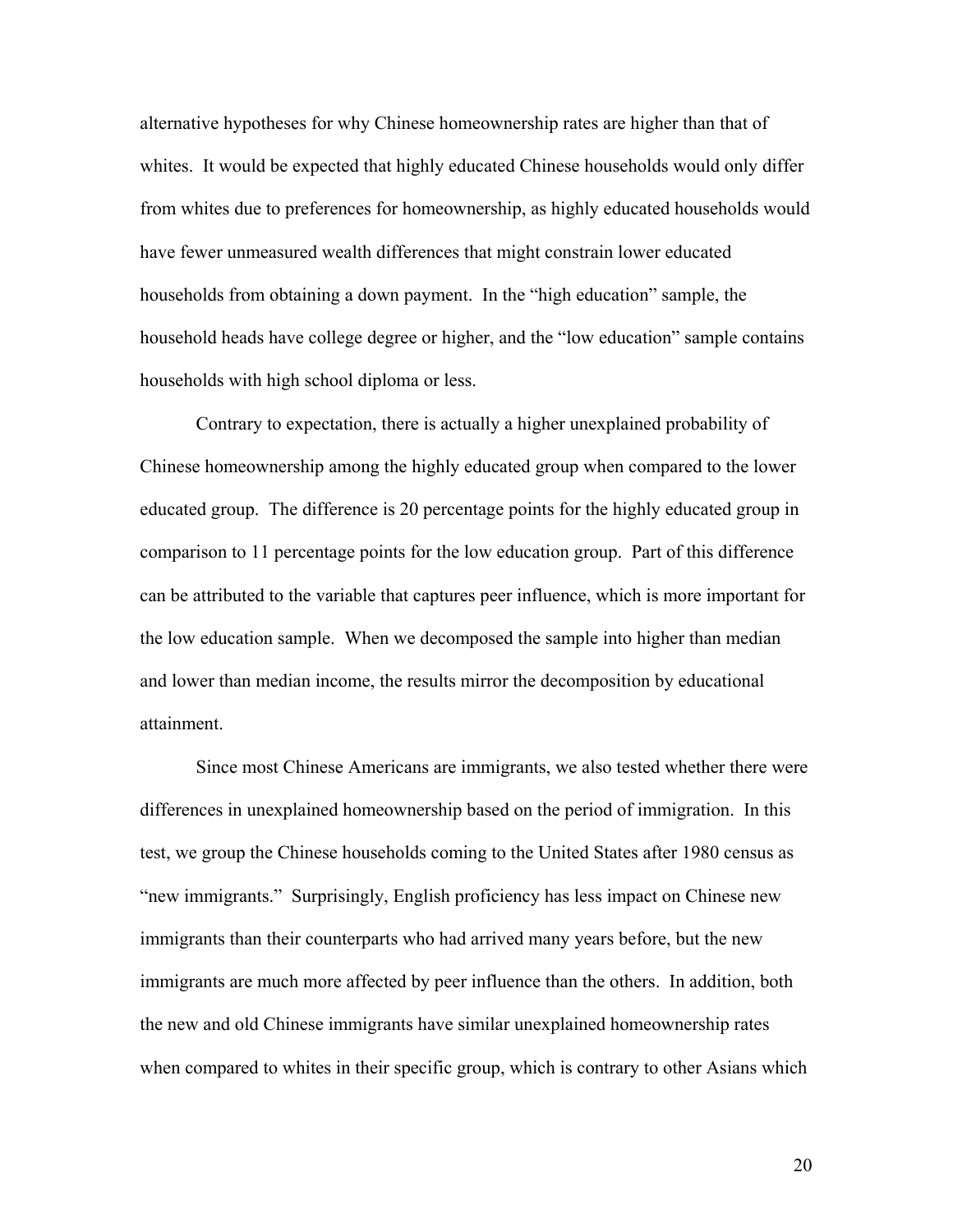are less likely to own in the "new immigrants" group but are slightly more likely to own in the "old immigrants" group. One possible explanation for these results is the large number of Chinese immigrants during 1980s from Taiwan and Hong Kong/Macau that went through rapid economic growth in that period. Some of the new immigrants accumulated wealth in their origination areas before immigration, which enabled them to meet any downpayment constraints easier than similar households born in the United States. Because the data have no direct wealth measures, we cannot determine the extent to which the remaining gaps are attributable to wealth differences.

Next, we considered how robust the results on Chinese homeownership are across the decades from 1980 to 2000. Because of data limitations, we cannot test the relative importance of peer influence over the decades, and we can only use a simple probit specification to estimate the model.<sup>18</sup> Comparing these three time periods, the gap on the likelihood of own between Chinese and white households broadened for all Chinese subgroups during 1980s, but went away for most Chinese subgroups except for those from Hong Kong and Taiwan during 1990s. (I think we should not break this into subgroups) Thus, the group of immigrants that arrived in the 1980s may have had unusually high levels of unmeasured wealth, but in every period Chinese homeownership rates are higher than native populations. Since the 2000 C2SS data does not contain a large number of observations by subgroup, the change over the 1990s may not accurately reflect the changes over this period. More precise results will emerge upon the release of PUMS data from 2000 census.

Finally, we considered an alternative measure of the set of variables intended to capture peer influence. This analysis has focused on the proximity of Chinese

<u>.</u>

<sup>&</sup>lt;sup>18</sup> For 1980, we use the 5% PUMS data from 1980 census. For 2000, we use micro data from the C2SS.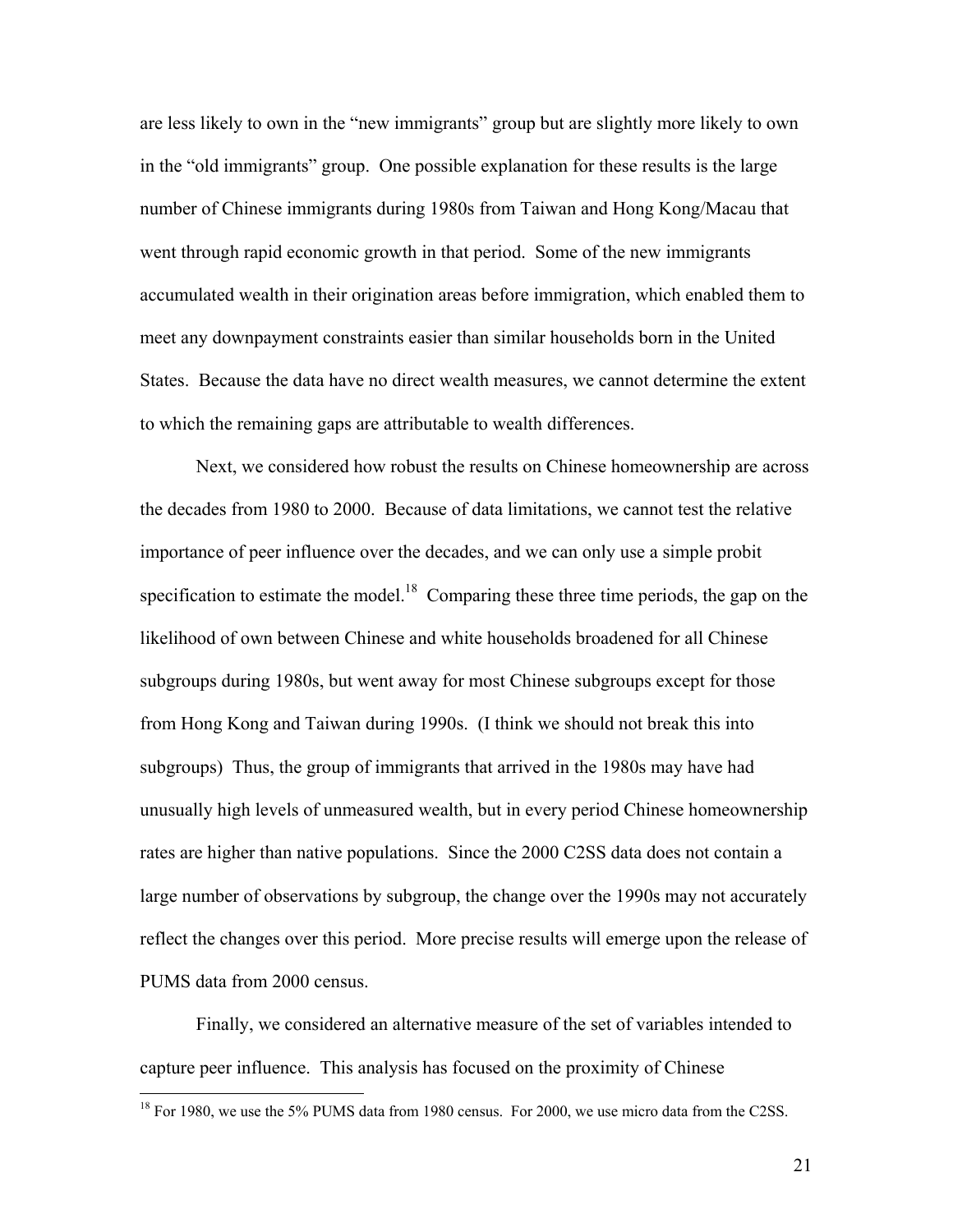homeowners, and the resulting peer effects as a mechanism for explaining high Chinese homeownership. Alternatively, the same peer influence may exist in areas where there are large numbers of Chinese households, whether they may be renters or owners. If cultural preference is reinforced in either setting, then we would expect higher homeownership rates for Chinese in places that have a relatively large number of Chinese households. In contrast to the results based on homeownership differentials discussed above, the results based on population differences are weaker. This could imply that peer effects are weaker, or that our previous results related to peer influence are overstated due to the endogeneity of location choice (Deng, Ross, and Wachter, forthcoming; Manski, 1993).

#### **Conclusion**

 Only recently has research begun to explore homeownership choice among immigrant groups. Some of this research (e.g., Painter, et al., forthcoming) has found that Asian homeownership rates are similar to that of whites and Chinese homeownership rates are substantially higher than other ethnic groups. In this research, we have tested a variety of hypotheses that can possibly explain why Chinese homeownership rates are substantially higher.

 We found that language proficiency, while important for in the general population of Asians, was not more important for Chinese households, and for Taiwanese and households from mainland China, language had no effect. This finding suggests that for homeownership attainment, language assimilation is not as important as important for Chinese immigrants as it is for other immigrant groups (Alba, et al., 1992; Krivo, 1995)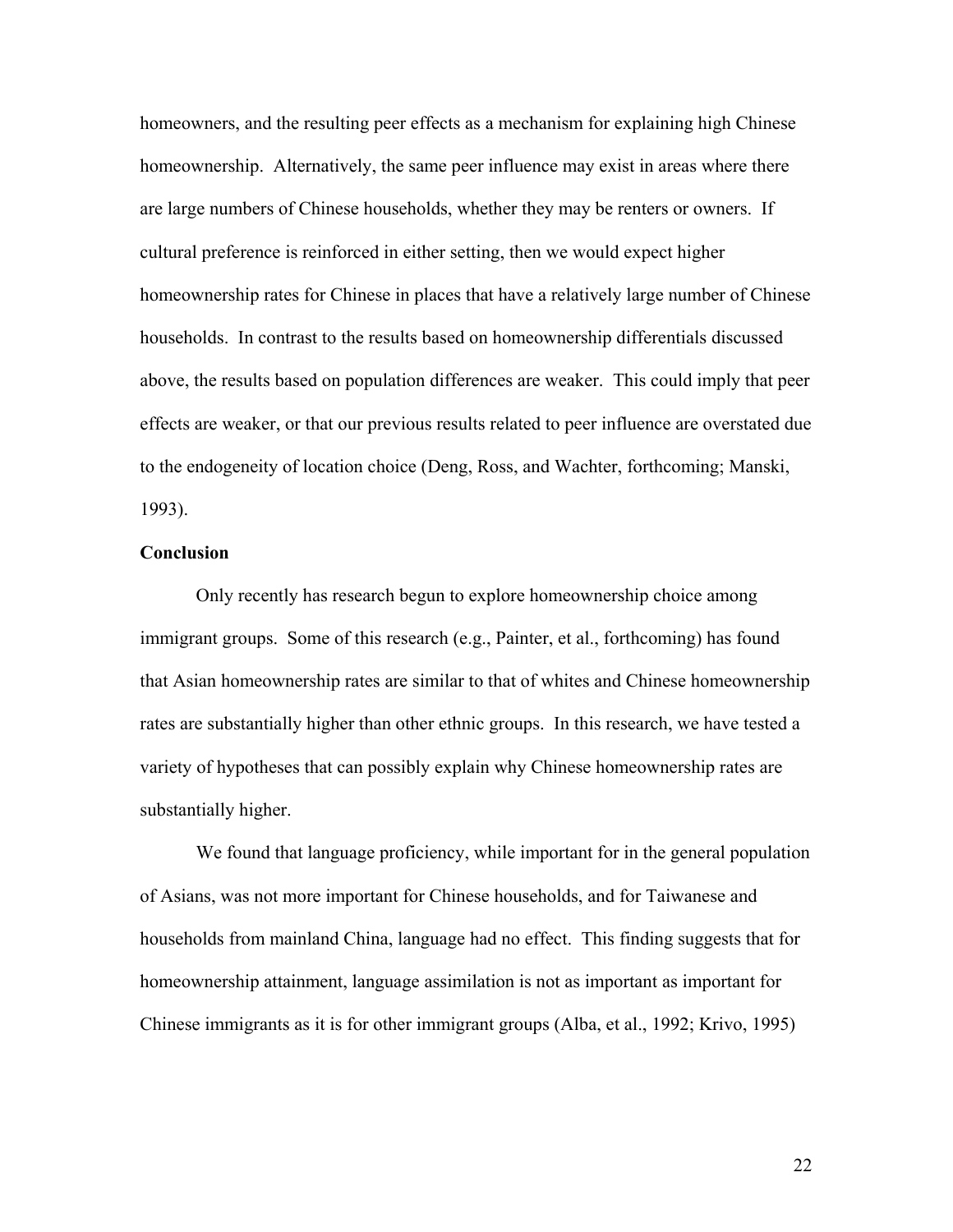On the other hand, we found evidence that the presence of ethnic Chinese communities can partially explain why Chinese groups own homes at higher rates than the native white population. Whether this is due to the presences of shared resources or to peer influence, this research design cannot distinguish, but future research is needed to sort out the relative importance of each.

We also found significant differences based on the nativity of Chinese households. Groups from Taiwan had the highest unexplained rates (25 percentage points), which may be partially due to initial wealth that is unmeasured in the data. At the same time, households from Mainland China and Vietnam without high initial levels of wealth had significantly higher, adjusted rates of homeownership than white households (17 and 8 percentage points, respectively). These households may be accessing informal networks of wealth, but this is again unmeasured in the data. Finally, we found no difference in a household's likelihood of owning a home based on differential education levels or "newness" of immigration.

One important topic for future research is to simultaneously model the location choices of immigrant households with their homeownership choice. In this study, we estimated the factors that influence homeownership choice conditional on a household's choice of location. While there are controls for location characteristics such as the price of housing, rents, and the concentration of Chinese households in an area, there is a relatively new literature (Deng, et al., forthcoming; Gabriel and Painter, 2001) that suggests that dual consideration of location choice and homeownership choice can yield important insights into how households make these decisions. To the extent that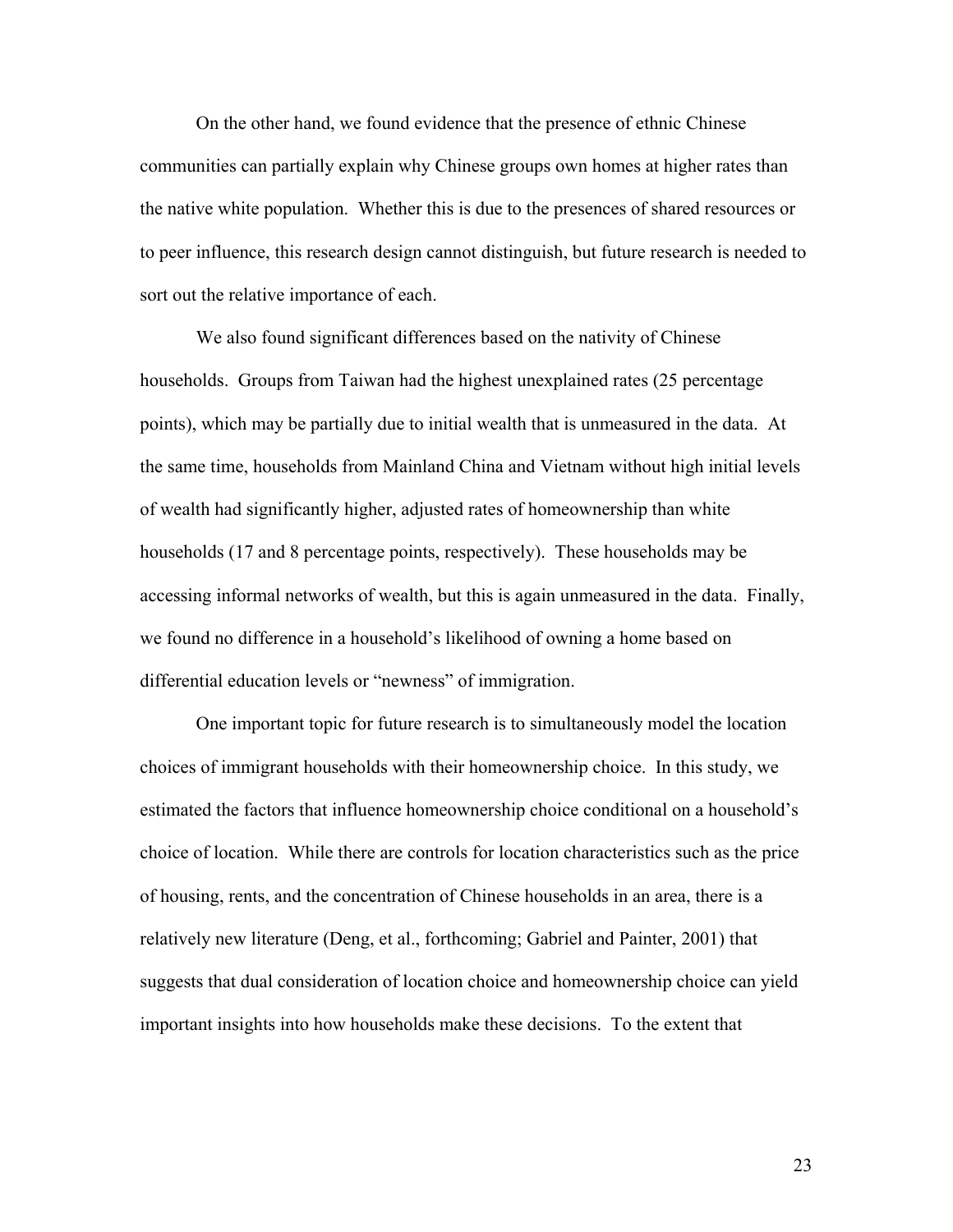households make both decisions simultaneously, future research will investigate how sensitive the results of this study are to the endogeneity of location choice.

A topic not discussed in this research is whether higher homeownership observed among Chinese households is a good thing for the community and the individual households. While higher homeownership may have neighborhood benefits (Green, and White, 1997; McCarthy, Van Zandt, and Rohe, 2000), it has been suggested that homeownership may have negative effects on households under certain circumstances. For low-income households, owning one's home causes the household to be more vulnerable to the idiosyncratic risk of the real estate market, because housing usually comprises the largest portion in their investment portfolio (McCarthy, et al., 2000). More importantly, homeownership may limit household mobility, since the cost associated with moving for homeowners is much higher than renters (Quigley and Weinberg, 1977). This restriction in mobility may hamper the labor market opportunities of households (Boehm, 1981; Green and Hendershott, 2001). This is likely to be particularly important for new immigrants who are usually less settled and more responsive to the shifts in the labor market (Borjas, 2001). Future research should explore the impact that elevated homeownership plays on these other outcomes.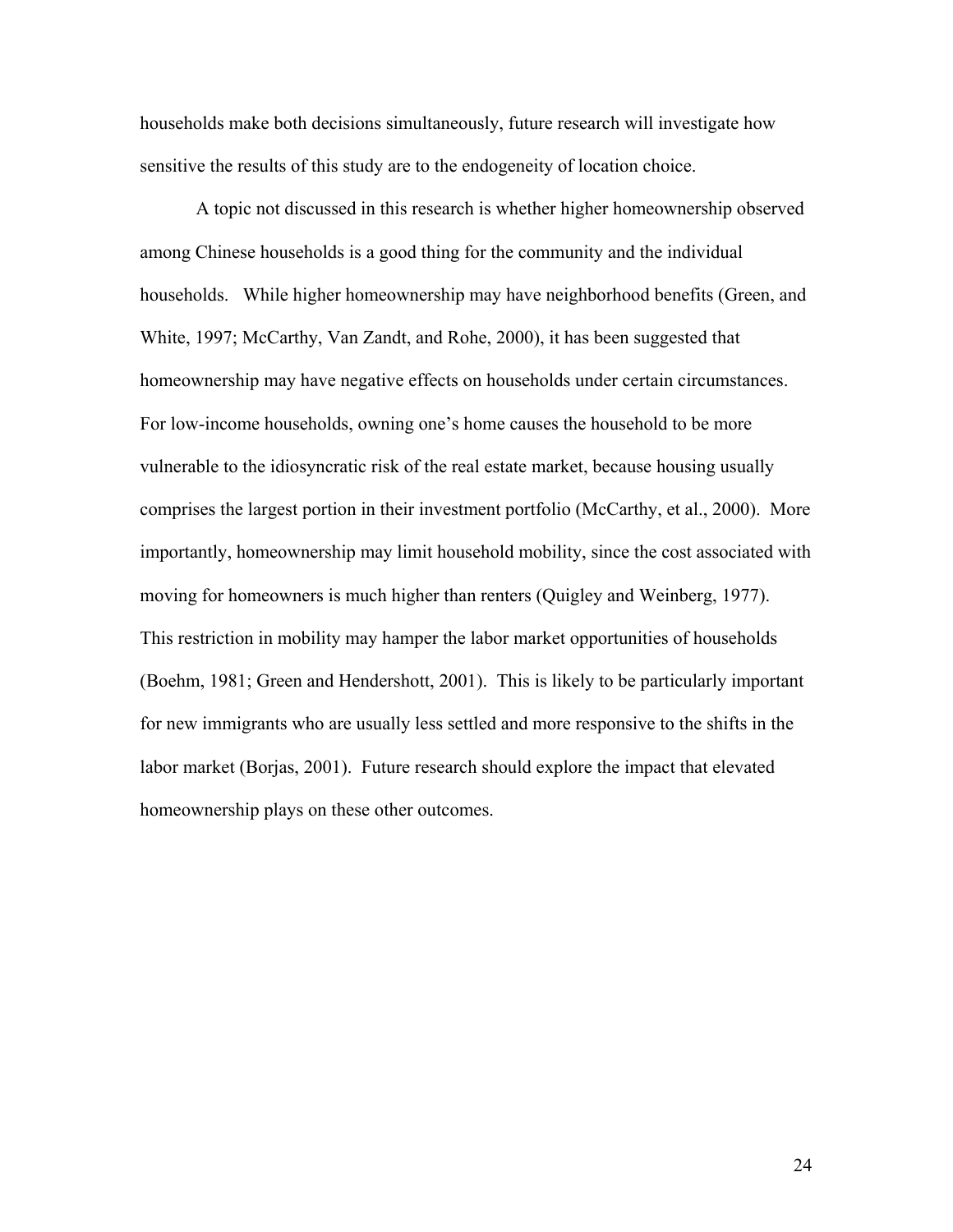## **References:**

Adelman, R. M., Tsao, H.-s., Tolnay, S. E. and Crowder, K. D. (2001). *Neighborhood Disadvantage among Racial and Ethnic Groups: Residential Location in 1970 and 1980*. *Sociological Quarterly*. 42, pp. 603-632.

Alba, R. and Logan, J. R. (1992). "Assimilation and Stratification in the Homeownership Patterns of Racial and Ethnic Groups." *International Migration Review* 26, pp. 1314- 1341.

Alba, R. and Nee, V. (1997). "Rethinking Assimilation Theory for a New Era of Immigration." *International migration review* 31(4), pp. 826-874.

Alba, R. D., Logan, J. R., Stults, B. J., Marzan, G. and Zhang, W. (1999). "Immigrant Groups in the Suburbs: A Reexamination of Suburbanization and Spatial Assimilation." *American Sociological Review* 64(3), pp. 15.

Alba, R. D., Logan, J. R. and Stults, B. J. (2000). "The Changing Neighborhood Contexts of the Immigrant Metropolis." *Social Forces* 79(2), pp. 587-621.

Allen, J. P. and Turner, E. J. (1996). "Spatial Patterns of Immigrant Assimilation." *Professional Geographer* 48(2), pp. 140-155.

Bianchi, S. M., Reynolds, F. and Spain, D. (1982). "Racial Inequality in Housing: An Examination of Recent Trends." *Demography* 19(1), pp. 37-51.

Boehm, T. P. (1981). "Tenure Choice and Expected Mobility: A Synthesis." *Journal of Urban Economics* 10, pp. 375-389.

Boehm, T. P., Henry W. Herzog, J. and Schlottmann, A. M. (1991). "Intra-Urban Mobility, Migration, and Tenure Choice." *Review of Economics and Statistics* 73(1), pp. 59-68.

Borjas, G. (1998). "To Ghetto or Not to Ghetto: Ethnicity and Residential Segregation." *Journal of Urban Economics* 44(2), pp. 26.

Borjas, G. (2001). "Does Immigration Grease the Wheels of the Labor Market?" *Brookings Papers on Economic Activity* 2001(1), pp. 69-134.

Borjas, G. J. (2000). "Ethnic Enclaves and Assimilation." *Swedish Economic Policy Review* 7, pp. 89-122.

Brown, C. L. and Pannell, C. W. (2000). "The Chinese in America." *Ethnicity in Contemporary America: A Geographical Appraisal*. J. O. McKee. Lanham, MD, Rowman & Littlefield Publishers, pp. xvii, 425.

Carliner, G. (2000). "The Language Ability of U S Immigrants: Assimilation and Cohort Effects." *International migration review* 34(1), pp. 25.

Chang, G. H. (1999). "Diaspora and Immigration - Case Studies - Writing the History of Chinese Immigrants to America." *The South Atlantic quarterly* 98(1), pp. 8.

Chang, M. S. H. (1988). *From Marginality to Bimodality: Immigration, Education, and Occupational Change of Chinese Americans, 1940-1980*, Unpublished doctoral dissertation, Stanford University, Stanford.

Cheng, L. and Yang, P. Q. (1996). "The "Model Minority" Deconstructed." *Ethnic Los Angeles*. R. Waldinger and M. Bozorgmehr. New York, Russell Sage Foundation, pp. 305-344.

Coulson, N. E. (1999). "Why Are Hispanic- and Asian-American Home-Ownership Rates So Low?: Immigration and Other Factors." *Journal of Urban Economics* 45(2), pp. 209-227.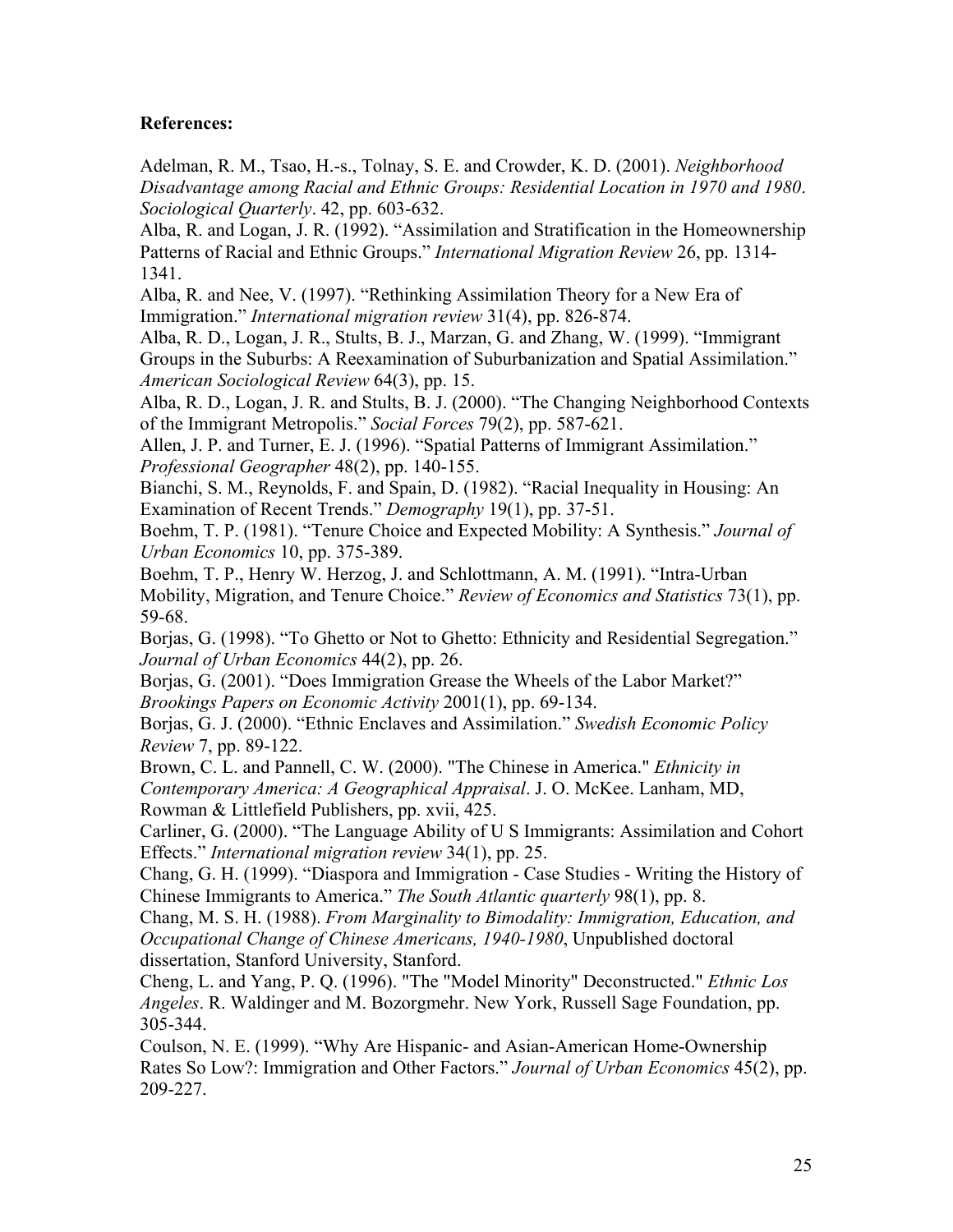Deng, Y., Ross, S. L. and Wachter, S. M. (forthcoming). "Racial Differences in Homeownership: The Effect of Residential Location." *Regional Science and Urban Economics*.

Edin, P.-A. and Englund, P. (1991). "Moving Costs and Housing Demand: Are Recent Movers Really in Equilibrium?" *Journal of Public Economics* 44, pp. 299-320. Fang, D. and Brown, D. (1999). "Geographic Mobility of Foreign-Born Chinese in Large Metropolises, 1985-1990." *International Migration Review* 33(1), pp. 137-155. Flippen, C. A. (2001). "Racial and Ethnic Inequality in Homeownership and Housing

Equity." *The Sociological Quarterly* 42(2), pp. 121-149.

Fong, E. (1996). "A Comparative Perspective on Racial Residential Segregation: American and Canadian Experiences." *Sociological quarterly* 37(2), pp. 28.

Fong, E. (1997). "A Systemic Approach to Racial Residential Patterns." *Social Science Research* 26(4), pp. 465-486.

Fong, E. and Wilkes, R. (1999). "The Spatial Assimilation Model Reexamined: An Assessment by Canadian Data." *International migration review* 33(3), pp. 27.

Fong, E. and Gulia, M. (2000). "Neighborhood Change within the Canadian Ethnic Mosaic, 1986-1991." *Population Research and Policy Review* 19(2), pp. 23.

Fong, E. and Kumiko, S. (2000). "Suburbanization and Home Ownership: The Spatial Assimilation Process in U.S. Metropolitan Areas." *Sociological Perspectives* 43(1), pp. 21.

Funkhouser, E. (2000). "Changes in the Geographic Concentration and Location of Residence of Immigrants." *International migration review* 34(2), pp. 489-511.

Gabriel, S. and Painter, G. (2001). "Paths to Homeownership: An Analysis of the Residential Location and Homeownership Choices of Black Households in Los Angeles." *Lusk Working Paper Series* 2001-1007.

Gabriel, S. A. (2001). "Opening the Doors to Homeownership: Challenges to Federal Policy." *Cityscape* 5(2), pp. 31-45.

Galster, G. C. (1987). "Residential Segregation and Interracial Economic Disparities: A Simultaneous-Equations Approach." *Journal of Urban Economics* 21, pp. 22-44.

Gans, H. J. (1992). "Second-Generation Decline: Scenarios for the Economic and Ethnic Futures of the Post-1965 American Immigrants." *Ethnic and Racial Studies* 15(2), pp. 173-192.

Gans, H. J. (1999). "Toward a Reconciliation of "Assimilation" and "Pluralism": The Interplay of Acculturation and Ethnic Retention." *The Handbook of International Migration : The American Experience*. C. Hirschman, J. DeWind and P. Kasinitz. New York, Russell Sage Foundation, pp. xiv, 502.

Glaeser, E. L., Sacerdote, B. and Scheinkman, J. A. (1996). "Crime and Social Interactions." *The quarterly journal of economics* 111(2), pp. 42.

Goodman, A. C. and Kawai, M. (1982). "Permanent Income, Hedonic Prices, and Demand for Housing: New Evidence." *Journal of Urban Economics* 12, pp. 214-237.

Gordon, M. M. (1964). *Assimilation in American Life: The Role of Race, Religion, and National Origins*. New York, Oxford University Press.

Green, R. K. and White, M. J. (1997). *Measuring the Benefits of Homeowning: Effects on Children*. *Journal of Urban Economics*. 41, pp. 441- 461.

Green, R. K. and Hendershott, P. H. (2001). *Home-Ownership and Unemployment in the U.S. Urban Studies*. 38, pp. 1509-1520.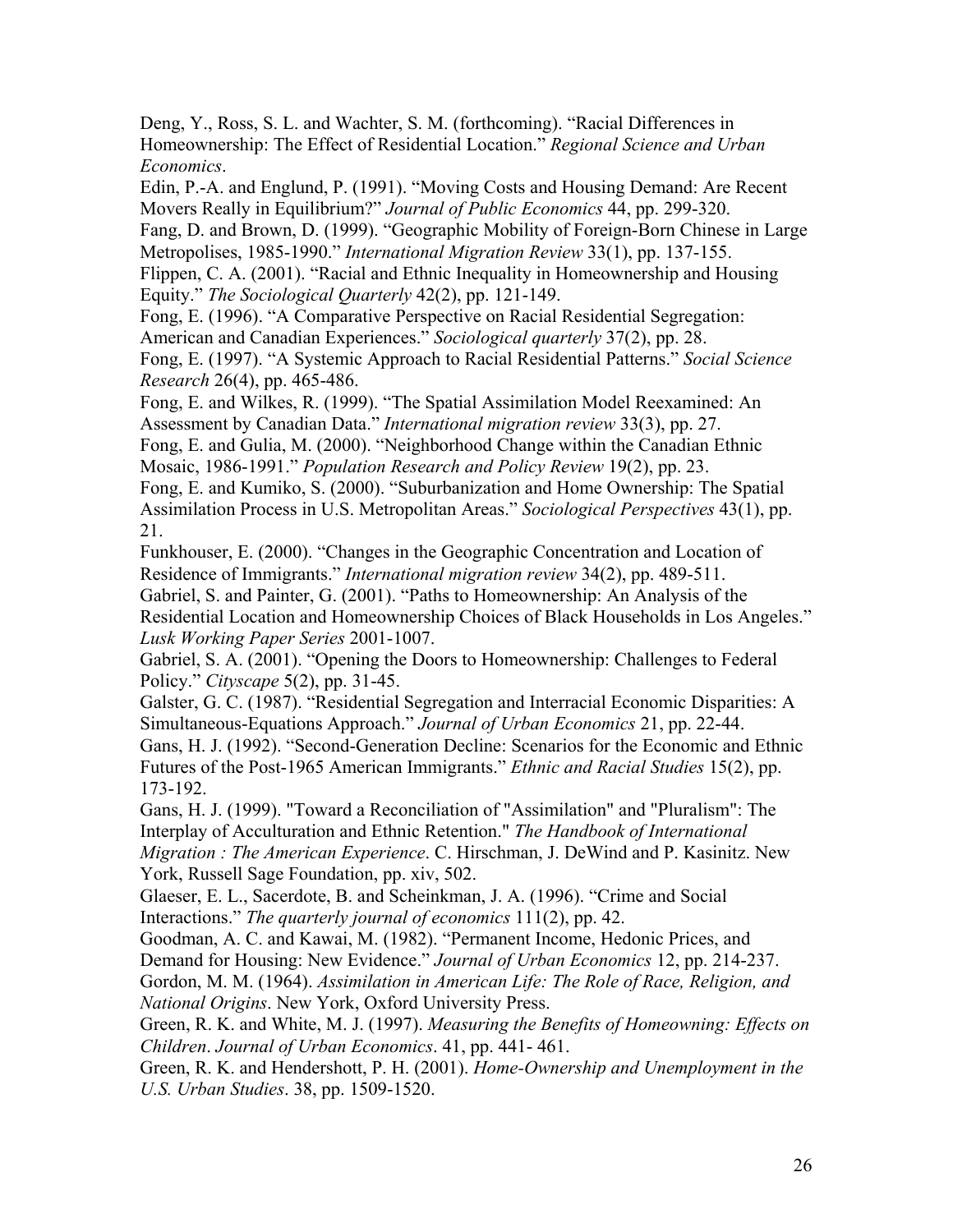Gyourko, J. and Linneman, P. (1996). "Analysis of the Changing Influences on Traditional Households' Ownership Patterns." *Journal of Urban Economics* 39(3), pp. 318-341.

Haurin, D. R., Dietz, R. D. and Weinberg, B. A. (forthcoming). "The Impact of Neighborhood Homeownership Rates: A Review of the Theoretical and Empirical Literature." *Journal of Housing Research*.

Hirschman, C. (2001). "The Educational Enrollment of Immigrant Youth: A Test of the Segmented-Assimilation Hypothesis." *Demography* 38(3), pp. 317-336.

Ihlanfeldt, K. R. (1981). "An Empirical Investigation of Alternative Approaches to Estimation of the Equilibrium Demand for Housing." *Journal of Urban Economics* 9, pp. 97-105.

Krivo, L. J. (1995). "Immigrant Characteristics and Hispanic-Anglo Housing Inequality." *Demography* 32(November), pp. 599-615.

Li, W. (1998). "Anatomy of a New Ethnic Settlement: The Chinese Ethnoburb in Los Angeles." *Urban Studies* 35(3), pp. 479.

Logan, J. R., Alba, R. D. and Zhang, W. (2002). "Immigrant Enclaves and Ethnic Communities in New York and Los Angeles." *American sociological review* 67(2), pp. 299.

Manski, C. F. (1993). "Identification of Endogenous Social Effects: The Reflection Problem." *The Review of economic studies* 60(204), pp. 531-542.

Manski, C. F. (1995). *Identification Problems in the Social Sciences*. Cambridge, Mass., Harvard University Press.

Massey, D. S. (1985). "Ethnic Residential Segregation: A Theoretical Synthesis and Empirical Review." *Sociology and Social Research* 69, pp. 315-350.

Massey, D. S. and Denton, N. A. (1987). "Trends in the Residential Segregation of Blacks, Hispanics, and Asians: 1970-1980." *American Sociological Review* 52(6), pp. 802-825.

Massey, D. S., Gross, A. B. and Shibuya, K. (1994). "Migration, Segregation, and the Geographic Concentration of Poverty." *American Sociological Review* 59(3), pp. 425- 446.

McCarthy, G., Van Zandt, S. and Rohe, W. M. (2000). *The Social Benefits and Costs of Homeownership: A Critical Assessment of the Research*. Washington D C, Research Institute for Housing America. Working Paper.

Myers, D. and Lee, S. W. (1998a). "Immigrant Trajectories into Homeownership: A Temporal Analysis of Residential Assimilation." *International Migration Review* 32(Fall), pp. 593-625.

Myers, D., Megbolugbe, I. and Lee, S. W. (1998b). "Cohort Estimation of Homeownership Attainment among Native-Born and Immigrant Populations." *Journal of Housing Research* 9(2), pp. 237-269.

Ng, F. (1998). *The Taiwanese Americans*. Westport: CT, Greenwood Press. Office of Policy and Planning, S. D. (2002). *Annual Report: Legal Immigration, Fiscal Year 2000*. Washington D.C., U.S. Department of Justice, Immigration and Naturalization Service, pp. 7.

Painter, G. (2000). "Tenure Choice with Sample Selection: Differences among Alternative Samples." *Journal of Housing Economics* 9(3), pp. 197-213.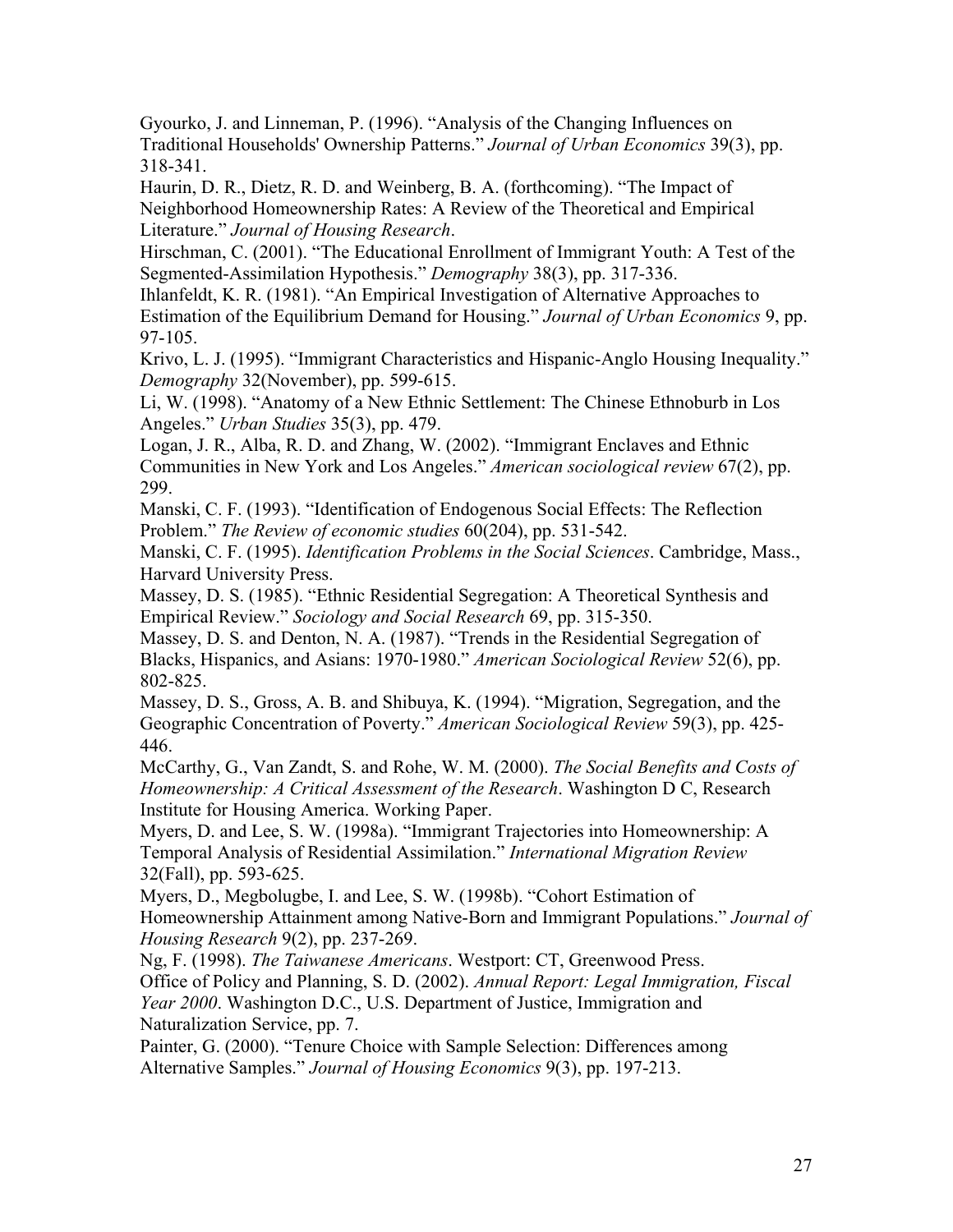Painter, G., Gabriel, S. A. and Myers, D. (2001). "Race, Immigrant Status, and Housing Tenure Choice." *Journal of Urban Economics* 49(1), pp. 150-167.

Painter, G., Yang, L. and Yu, Z. (forthcoming). "Heterogeneity in Asian American Homeownership: The Impact of Household Endowments and Immigrant Status." *Urban Studies*.

Park, J. H. (1999). "The Earnings of Immigrants in the United States: The Effect of English-Speaking Ability." *The American journal of economics and sociology* 58(1), pp. 14.

Portes, A. and Zhou, M. (1993). "The New Second Generation: Segmented Assimilation and Its Variants." *Annals of the American Academy of Political and Social Science* 530, pp. 74-96.

Portes, A. (1995). "Children of Immigrants: Segmented Assimilation and Its Determinants." *The Economic Sociology of Immigration*. A. Portes. New York, Russell Sage Foundation.

Quigley, J. M. and Weinberg, D. H. (1977). "Intra-Urban Residential Mobility: A Review and Synthesis." *International Regional Science Review* 2, pp. 41-66.

Rogers, A. and Henning, S. (1999). *The Internal Migration Patterns of the Foreign-Born and Native Born Populations in the United States: 1975-80 and 1985-90*. *The International Migration Review*. 33, pp. 403-429 27 pages.

Schoeni, R., McCarthy, K. F. and Vernez, G. (1996). *The Mixed Economic Progress of Immigrants*. Santa Monica, CA, Rand Corporation, pp. xvii, 121.

Simmons, P. A. (2001). "Changes in Minority Homeownership During the 1990s." *Fannie Mae Foundation Census Notes* 07.

Skaburskis, A. (1996). "Race and Tenure in Toronto." *Urban Studies* 33(2), pp. 223. Skeldon, R. (1995). *Emigration from Hong Kong : Tendencies and Impacts*. Sha Tin, N. T., Hong Kong, Chinese University Press. Hong Kong Series.

Takaki, R. T. (1994). *From Different Shores: Perspectives on Race and Ethnicity in America*. New York, Oxford University Press.

The Bureau of Census (2002). *The Asian Population: 2000*, U.S. Census Bureau, Demographic Surveys Division. 2002.http://www.census.gov/prod/2002pubs/c2kbr01- 16.pdf

Toussaint-Comeau, M. and Rhine, S. L. W. (2000). *Ethnic Immigrant Enclaves and Homeownership: A Case Study of an Urban Hispanic Community*. Chicago, Federal Reserve Bank of Chicago. Consumer and Community Affairs Policy Studies.

Tseng, Y.-F. (1995). "Beyond "Little Taipei": The Development of Taiwanese Immigrant Businesses in Los Angeles." *International Migration Review* 29(1), pp. 33-59.

Tseng, Y.-F. (2000). "The Mobility of Entrepreneurs and Capital: Taiwanese Capital-Linked Migration." *International Migration* 38(2), pp. 26.

Van de Ven, W. P. M. M. and Van Pragg, B. M. S. (1981). "The Demand for Deductibles in Private Health Insurance: A Probit Model with Sample Selection." *Journal of Econometrics* 17, pp. 229-252.

Wachman, A. (1994). *Taiwan : National Identity and Democratization*. Armonk, N.Y., M.E. Sharpe. Taiwan in the Modern World.

Wachter, S. M. and Megbolugbe, I. (1992). "Racial and Ethnic Disparities in Homeownership." *Housing Policy Debate* 3(2), pp. 333-370.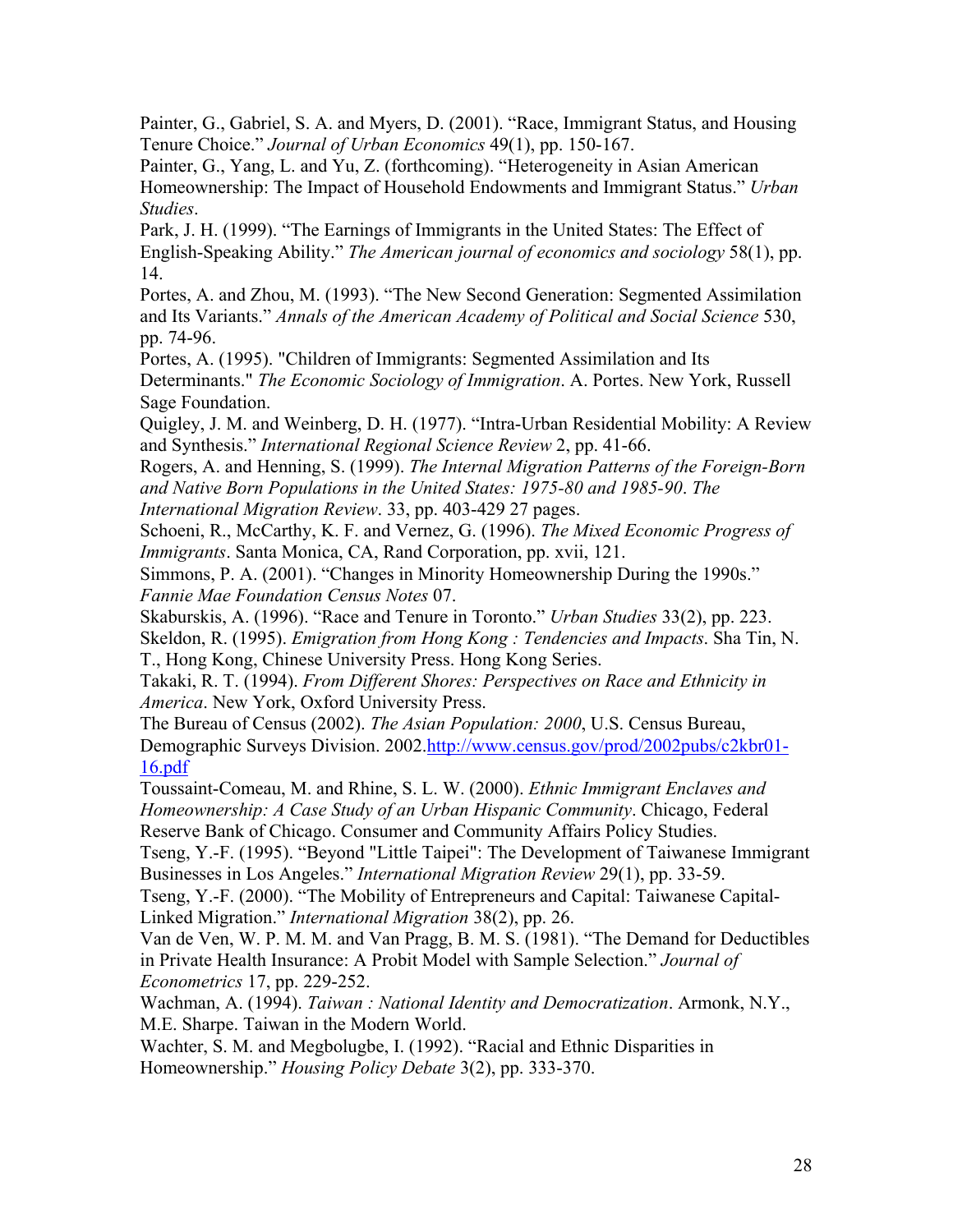Waldinger, R. D. and Bozorgmehr, M. (1996). *Ethnic Los Angeles*. New York, Russell Sage Foundation.

White, M. J. (1987). *American Neighborhoods and Residential Differentiation*. New York, Russell Sage Foundation.

White, M. J., Biddlecom, A. E. and Guo, S. (1993). "Immigration, Naturalization, and Residential Assimilation among Asian Americans in 1980." *Social Forces* 72(September), pp. 93-117.

Zhou, M. (1992). *Chinatown: The Socioeconomic Potential of an Urban Enclave*. Philadelphia, Temple University Press.

Zhou, M. (1997a). "Growing up American: The Challenge Confronting Immigrant Children and Children of Immigrants." *Annual Review of Sociology* 23, pp. 63-95.

Zhou, M. (1997b). "Segmented Assimilation: Issues, Controversies, and Recent Research on the New Second Generation." *International migration review* 31(4), pp. 975-1008.

Zhou, M. and Gatewood, J. V. (2000). *Contemporary Asian America: A Multidisciplinary Reader*. New York, New York University Press.

Zsembik, B. and Llanes, D. (1996). "Generational Differences in Educational Attainment among Mexican Americans." *Social Science Quarterly* 77(2), pp. 363-374.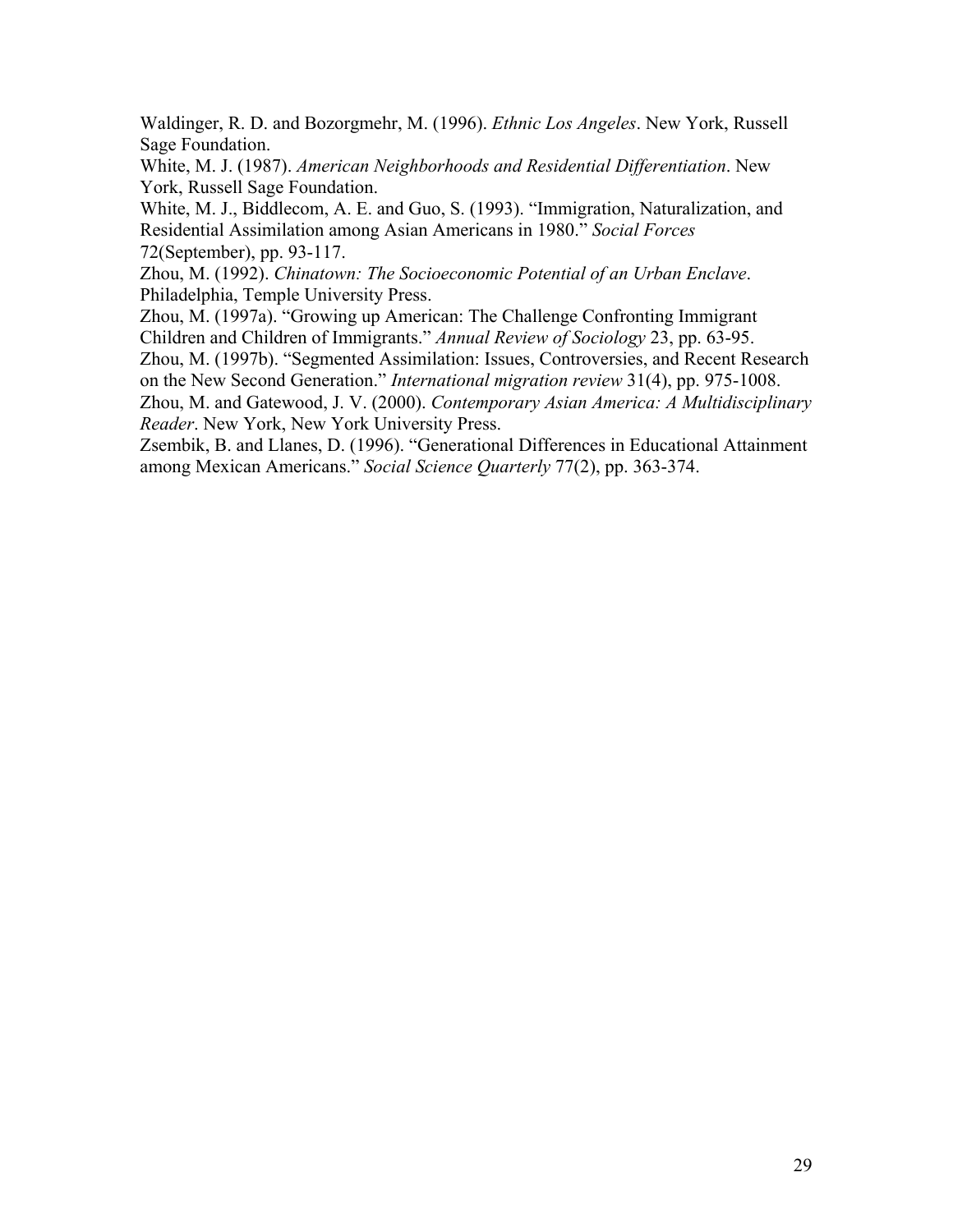| Percentage        |        | 1980       | 1990    |            |
|-------------------|--------|------------|---------|------------|
|                   | Full   | Mover Only | Full    | Mover Only |
| All               | 54.5   | 40.8       | 56.1    | 43.0       |
| White             | 58.2   | 43.8       | 61.4    | 47.6       |
| <b>Black</b>      | 39.0   | 22.7       | 37.3    | 21.8       |
| Latino            | 44.2   | 32.0       | 43.1    | 30.1       |
| Asian (all)       | 52.6   | 44.9       | 57.3    | 49.6       |
| Chinese           | 60.9   | 56.3       | 68.2    | 64.1       |
| Non-Chinese Asian | 50.6   | 42.3       | 54.2    | 45.5       |
| No. of Households | 92,033 | 56,106     | 163,657 | 93,974     |

**Table 1. Homeownership Rates by Race and Region, 1980 and 1990 (18-64)**

Source: 5% Public Use Microdata Samples of the US Census, 1980, 1990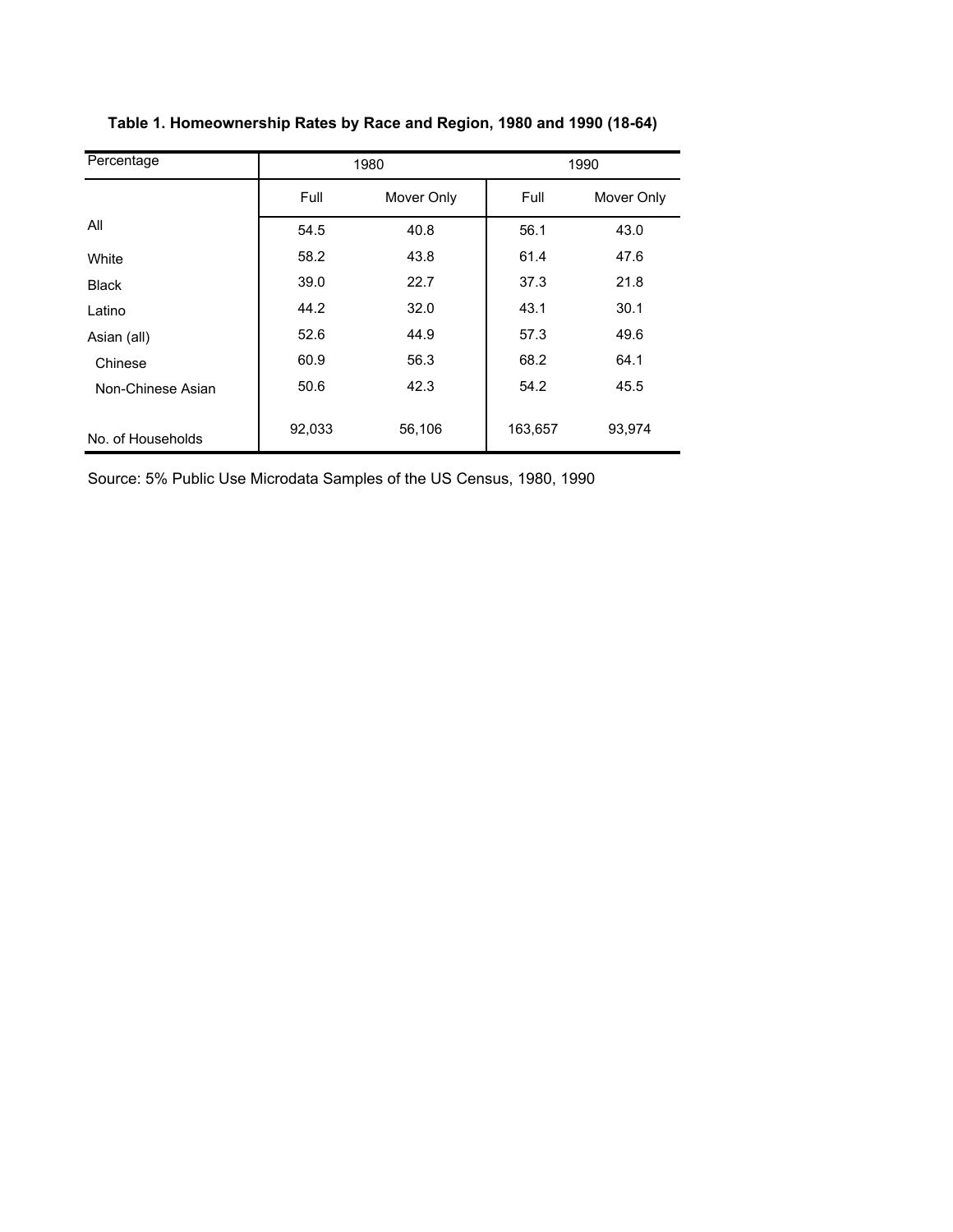| 1980  | 1990  | 2000  |
|-------|-------|-------|
| 0.582 | 0.614 | 0.633 |
| 0.614 | 0.666 | 0.628 |
|       |       |       |
| 0.687 | 0.707 |       |
| 0.586 | 0.750 |       |
| 0.550 | 0.637 |       |
| 0.610 | 0.674 |       |
| 0.465 | 0.514 |       |
|       |       |       |

**Table 2. Homeownership Rates by Race and Birthplace, Los Angeles CMSA, 1980-2000**

*Note:* The homeownership rate in one ethnic group is the ratio of homeowners to the total households within that group.

Source: 5% Public Use Microdata Samples of the US Census, 1980, 1990; Public Use Microdata Samples of Census 2000 Supplementary Survey.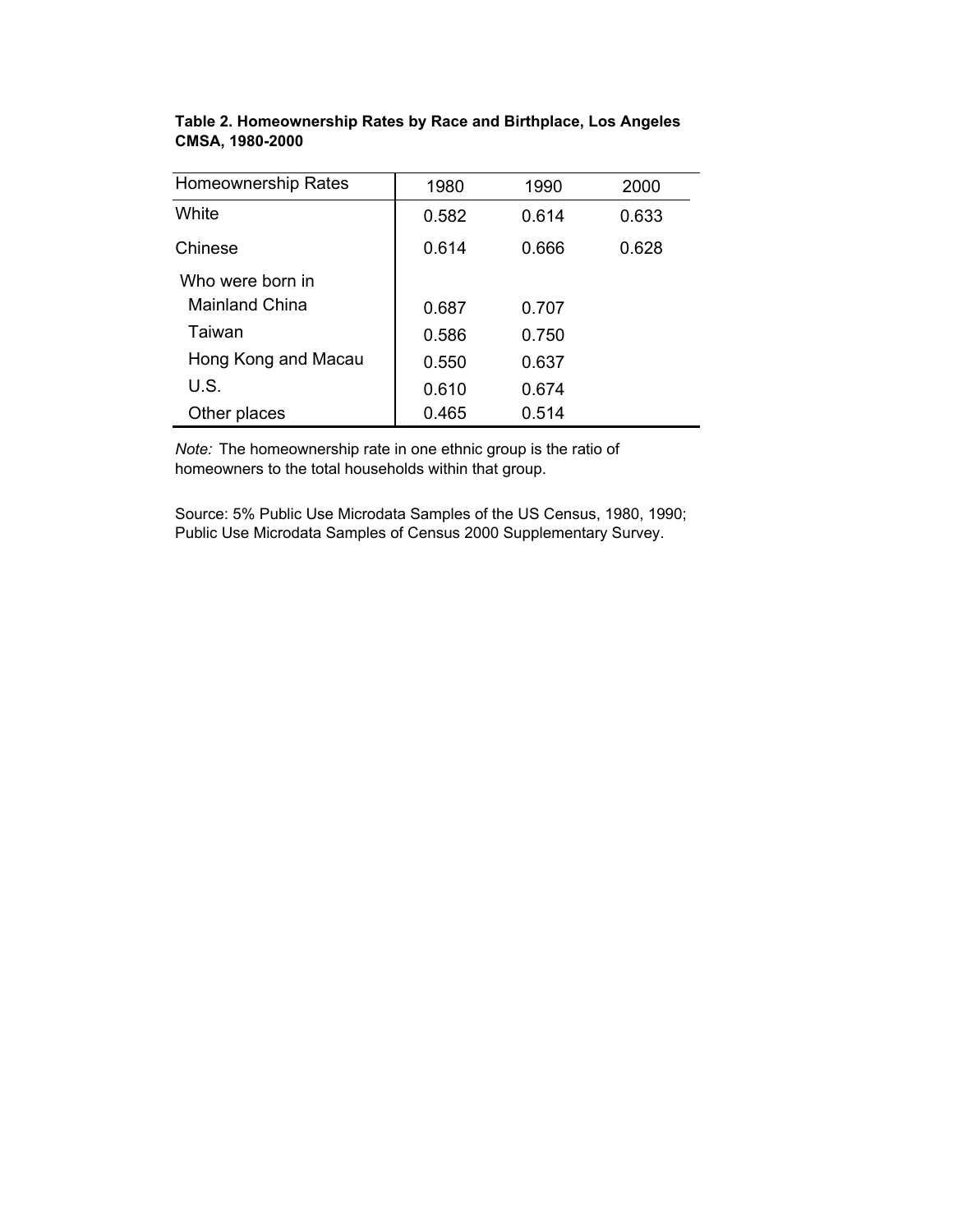|                                                                 | <b>Model I</b> |                              | <b>Model II</b> |            | <b>Model III</b> |            |
|-----------------------------------------------------------------|----------------|------------------------------|-----------------|------------|------------------|------------|
| Variable                                                        | Coeff.         | Std. Error                   | Coeff.          | Std. Error | Coeff.           | Std. Error |
| Intercept                                                       | 3.456**        | 0.180                        | $3.140**$       | 0.186      | 2.397**          | 0.198      |
| Age 18-24                                                       | $-0.423**$     | 0.028                        | $-0.427**$      | 0.028      | $-0.400**$       | 0.027      |
| Omitted: Age 25-34                                              |                |                              |                 |            |                  |            |
| Age 35-44                                                       | $0.081**$      | 0.015                        | $0.085**$       | 0.015      | $-0.017$         | 0.014      |
| Age 45-54                                                       | $0.096**$      | 0.020                        | $0.107**$       | 0.021      | $-0.087**$       | 0.018      |
| Age 55-64                                                       | $0.186**$      | 0.025                        | $0.196**$       | 0.026      | $-0.085**$       | 0.022      |
| Not Married, Male Head Of Household                             | $-0.451**$     | 0.018                        | $-0.452**$      | 0.018      | $-0.402**$       | 0.017      |
| Not Married, Female Head<br>Omitted: Married                    | $-0.314**$     | 0.022                        | $-0.319**$      | 0.022      | $-0.284**$       | 0.021      |
| No High School Diploma<br>Omitted: High School Dip. W/ College  | $-0.196**$     | 0.021                        | $-0.179**$      | 0.021      | $-0.158**$       | 0.020      |
| College Degree or Better                                        | 0.022          | 0.019                        | 0.021           | 0.019      | 0.032            | 0.018      |
| Number Of People In Household                                   | 0.002          | 0.005                        | 0.005           | 0.005      | $-0.003$         | 0.004      |
| Number Of Workers In Household                                  | $-0.254**$     | 0.013                        | $-0.255**$      | 0.013      | $-0.239**$       | 0.012      |
| Permanent Income (1000s)                                        | $0.024**$      | 0.001                        | $0.024**$       | 0.001      | $0.022**$        | 0.001      |
| Transitory Income (1000s)                                       | $0.012**$      | 0.000                        | $0.012**$       | 0.000      | $0.011**$        | 0.000      |
| Dividend Icnome (1000s)                                         | $0.012**$      | 0.001                        | $0.012**$       | 0.001      | $0.011**$        | 0.001      |
| The 25th Percentile Housing Price (Log)                         | $-1.035**$     | 0.021                        | $-1.028**$      | 0.021      | $-0.982**$       | 0.020      |
| Puma Median Rent(Log)                                           | 1.262**        | 0.041                        | $1.255***$      | 0.041      | 1.293**          | 0.040      |
| Ethnicity-Chinese                                               | $0.601**$      | 0.034                        | $0.708**$       | 0.070      | $0.425**$        | 0.071      |
| <b>Ethnicity-Other Asians</b>                                   | 0.000          | 0.024                        | 0.022           | 0.024      | 0.007            | 0.023      |
| Good English                                                    |                |                              | $0.281**$       | 0.040      | $0.263**$        | 0.038      |
| Interaction with Chinese                                        |                |                              | $-0.087$        | 0.077      | $-0.182*$        | 0.075      |
| Homeownership Rate Difference                                   |                | $\qquad \qquad \blacksquare$ |                 |            | $-0.595**$       | 0.067      |
| Interaction with Chinese                                        |                |                              | $\overline{a}$  |            | $3.184**$        | 0.341      |
| Moved From Within Same State(s)                                 | $-0.182**$     | 0.018                        | $-0.182**$      | 0.018      | $-0.173**$       | 0.017      |
| Moved From Within U.S                                           | $-0.683**$     | 0.016                        | $-0.682**$      | 0.016      | $-0.646**$       | 0.015      |
| Moved From A Foreign Country<br>Omitted: Moved From Within CMSA | $-0.603**$     | 0.038                        | $-0.593**$      | 0.038      | $-0.564**$       | 0.036      |
| Immigrant                                                       | 0.065          | 0.045                        | $0.102*$        | 0.045      | $0.257**$        | 0.043      |
| Came To U.S 5-10 Years Ago                                      | $0.096*$       | 0.045                        | 0.087           | 0.045      | 0.016            | 0.043      |
| Came To U.S 10-15 Years Ago                                     | $0.327**$      | 0.048                        | $0.298**$       | 0.048      | $0.168**$        | 0.046      |
| Came To U.S 15-20 Years Ago                                     | $0.231**$      | 0.056                        | $0.193**$       | 0.056      | 0.049            | 0.054      |
| Came To U.S 20-30 Years Ago                                     | $0.208**$      | 0.056                        | $0.167**$       | 0.056      | $-0.018$         | 0.053      |
| Came To U.S More Than 30 Years Ago                              | 0.109          | 0.065                        | 0.069           | 0.065      | $-0.131*$        | 0.061      |
| Omitted: Came To U.S. In The Past 5 Yrs.                        |                |                              |                 |            |                  |            |
| Correlation Coefficient (rho)                                   | $0.195**$      | 0.014                        | $0.194**$       | 0.015      | $0.554**$        | 0.005      |
| Log Likelihood                                                  |                | $-108,241$                   |                 | $-108,210$ |                  | $-108,168$ |
| Number of Observations                                          |                | 124,626                      |                 | 124,626    |                  | 124,626    |

# **Table 3. Estimation Results for White-Asian Sample with All Chinese as One Group**

\*: significant at 5% confidence level \*\*: significant at 1% confidence level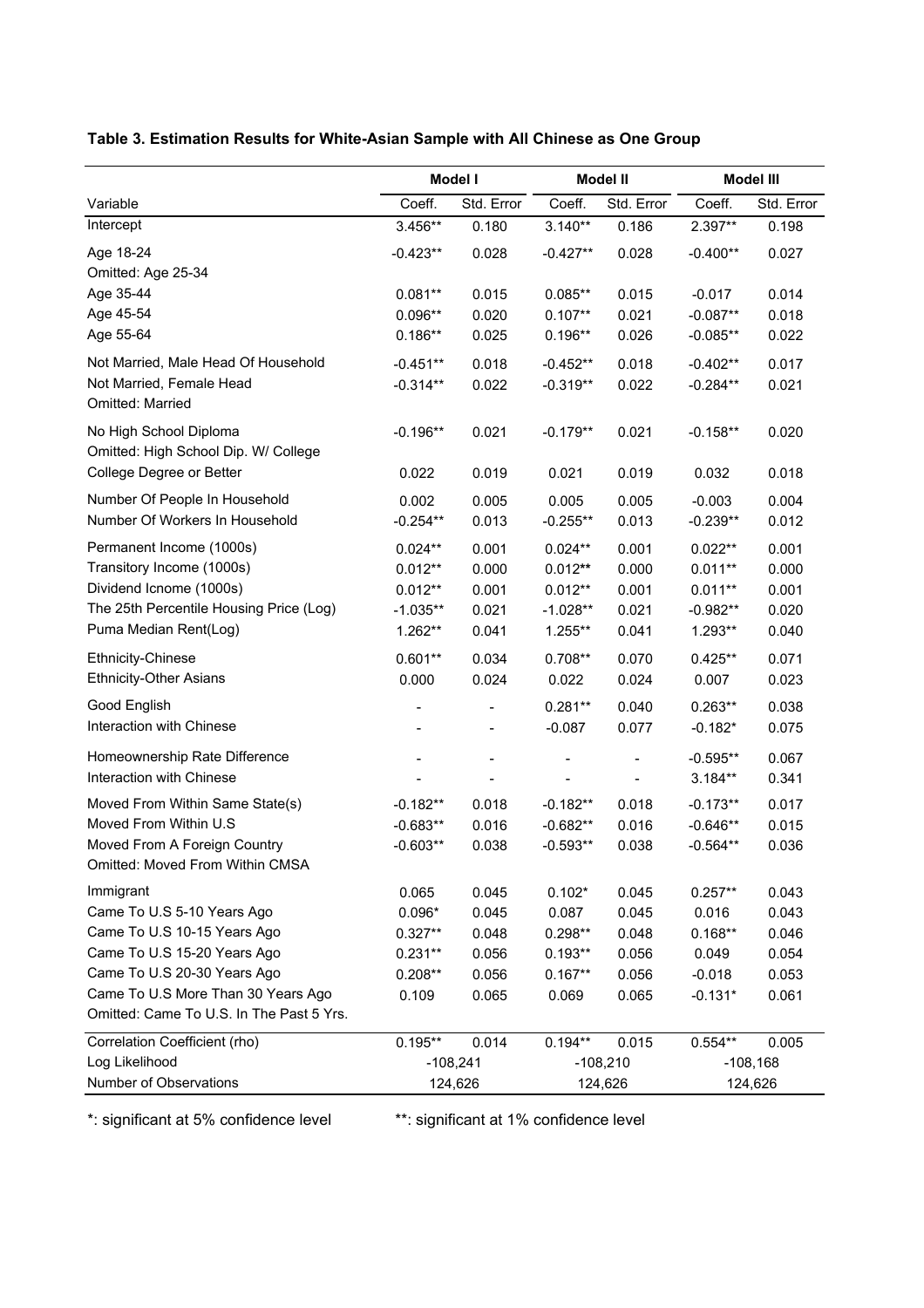## **Table 4. Estimation Results for White-Asian Sample with Different Chinese Subgroups**

|                                                                                | Model I    |                                                      | <b>Model II</b>          |                | Model III               |                |
|--------------------------------------------------------------------------------|------------|------------------------------------------------------|--------------------------|----------------|-------------------------|----------------|
| Variable                                                                       | Coeff.     | Std. Error                                           | Coeff.                   | Std. Error     | Coeff.                  | Std. Error     |
| Intercept                                                                      | 3.483**    | 0.179                                                | 2.817**                  | 0.186          | 2.384**                 | 0.209          |
| Age 18-24                                                                      | $-0.428**$ | 0.028                                                | $-0.423**$               | 0.027          | $-0.434**$              | 0.028          |
| Omitted: Age 25-34                                                             |            |                                                      |                          |                |                         |                |
| Age 35-44                                                                      | $0.08**$   | 0.015                                                | $0.071**$                | 0.014          | $0.084**$               | 0.015          |
| Age 45-54                                                                      | $0.097**$  | 0.020                                                | $0.077**$                | 0.019          | $0.106**$               | 0.020          |
| Age 55-64                                                                      | $0.19**$   | 0.025                                                | $0.159**$                | 0.023          | $0.199**$               | 0.025          |
| Not Married, Male Head Of Household                                            | $-0.45**$  | 0.018                                                | $-0.444**$               | 0.017          | $-0.45**$               | 0.018          |
| Not Married, Female Head<br>Omitted: Married                                   | $-0.313**$ | 0.022                                                | $-0.319**$               | 0.022          | $-0.319**$              | 0.022          |
| No High School Diploma<br>Omitted: High School Dip. W/ College                 | $-0.186**$ | 0.021                                                | $-0.163**$               | 0.021          | $-0.165**$              | 0.021          |
| College Degree or Better                                                       | 0.022      | 0.019                                                | 0.027                    | 0.018          | 0.021                   | 0.019          |
| Number Of People In Household                                                  | 0.003      | 0.005                                                | 0.007                    | 0.005          | 0.007                   | 0.005          |
| Number Of Workers In Household                                                 | $-0.253**$ | 0.013                                                | $-0.248**$               | 0.013          | $-0.253**$              | 0.013          |
| Permanent Income (1000s)                                                       | $0.024**$  | 0.001                                                | $0.023**$                | 0.001          | $0.024**$               | 0.001          |
| Transitory Income (1000s)                                                      | $0.012**$  | 0.000                                                | $0.011**$                | 0.000          | $0.012**$               | 0.000          |
| Dividend Icnome (1000s)                                                        | $0.012**$  | 0.001                                                | $0.011**$                | 0.001          | $0.011**$               | 0.001          |
| The 25th Percentile Housing Price (Log)                                        | $-1.03**$  | 0.021                                                | $-1.012**$               | 0.021          | $-0.994**$              | 0.021          |
| Puma Median Rent(Log)                                                          | $1.248**$  | 0.041                                                | $1.273**$                | 0.041          | $1.322**$               | 0.042          |
| Subgroup-Mainland                                                              | $0.539**$  | 0.059                                                | $0.719**$                | 0.101          | $0.575**$               | 0.107          |
| Subgroup-Taiwan                                                                | 1.036**    | 0.062                                                | 1.445**                  | 0.129          | $0.862**$               | 0.158          |
| Subgroup-Hong Kong and Macau                                                   | $0.521**$  | 0.098                                                | 0.284                    | 0.338          | 0.391                   | 0.331          |
| Subgroup-Native                                                                | $0.388**$  | 0.090                                                | 0.207                    | 0.676          | $-0.037$                | 0.745          |
| Subgroup-Other                                                                 | $0.268**$  | 0.060                                                | 0.113                    | 0.112          | $-0.093$                | 0.119          |
| <b>Ethnicity-Other Asians</b>                                                  | 0.006      | 0.024                                                | 0.028                    | 0.024          | 0.029                   | 0.024          |
| Good English                                                                   |            |                                                      | $0.281**$                | 0.040          | $0.275**$               | 0.040          |
| Interaction-Mainland<br>Interaction-Taiwan                                     |            |                                                      | $-0.168$                 | 0.121          | $-0.229$                | 0.127          |
| Interaction-Hong Kong and Macau                                                |            | $\overline{\phantom{a}}$<br>$\overline{\phantom{a}}$ | $-0.494**$<br>0.258      | 0.143<br>0.352 | $-0.467**$<br>0.088     | 0.149<br>0.338 |
| <b>Interaction-Native</b>                                                      |            |                                                      | 0.196                    | 0.682          | 0.171                   | 0.746          |
| Interaction-Other                                                              |            |                                                      | 0.309                    | 0.130          | 0.212                   | 0.135          |
|                                                                                |            |                                                      |                          |                |                         |                |
| Homeownership Rate Difference<br>Interaction-Mainland                          |            | $\overline{\phantom{a}}$                             | $\overline{\phantom{0}}$ |                | $-0.630**$<br>$2.012**$ | 0.071<br>0.664 |
| Interaction-Taiwan                                                             |            |                                                      |                          |                | 5.268**                 | 0.794          |
| Interaction-Hong Kong and Macau                                                |            |                                                      |                          |                | 0.327                   | 1.095          |
| Interaction-Native                                                             |            |                                                      |                          |                | 2.359*                  | 1.054          |
| Interaction-Other                                                              |            |                                                      |                          |                | $3.273**$               | 0.701          |
| Moved From Within Same State(s)                                                | $-0.181**$ | 0.018                                                | $-0.181**$               | 0.018          | $-0.184**$              | 0.018          |
| Moved From Within U.S.                                                         | $-0.684**$ | 0.016                                                | $-0.675**$               | 0.016          | $-0.686**$              | 0.016          |
| Moved From A Foreign Country                                                   | $-0.613**$ | 0.038                                                | $-0.564**$               | 0.038          | $-0.606**$              | 0.038          |
| Omitted: Moved From Within CMSA                                                |            |                                                      |                          |                |                         |                |
| Immigrant                                                                      | 0.045      | 0.045                                                | 0.040                    | 0.045          | 0.074                   | 0.046          |
| Came To U.S 5-10 Years Ago                                                     | $0.107*$   | 0.045                                                | $0.150**$                | 0.045          | $0.101*$                | 0.045          |
| Came To U.S 10-15 Years Ago                                                    | $0.346**$  | 0.048                                                | $0.359**$                | 0.048          | $0.324**$               | 0.049          |
| Came To U.S 15-20 Years Ago                                                    | $0.246**$  | 0.056                                                | $0.256**$                | 0.056          | $0.222**$               | 0.056          |
| Came To U.S 20-30 Years Ago                                                    | $0.229**$  | 0.056                                                | $0.231**$                | 0.056          | $0.195**$               | 0.057          |
| Came To U.S More Than 30 Years Ago<br>Omitted: Came To U.S. In The Past 5 Yrs. | $0.130*$   | 0.065                                                | $0.137*$                 | 0.064          | 0.095                   | 0.065          |
|                                                                                |            |                                                      |                          |                |                         |                |
| Correlation Coefficient (rho)                                                  | $0.192**$  | 0.013                                                | $0.265**$                | 0.008          | $0.190**$               | 0.014          |
| Log Likelihood<br>Number of Observations                                       |            | $-108,191$                                           |                          | $-108,191$     |                         | $-108,078$     |
|                                                                                |            | 124,626                                              |                          | 124,626        |                         | 124,626        |

\*: significant at 5% confidence level

\*\*: significant at 1% confidence level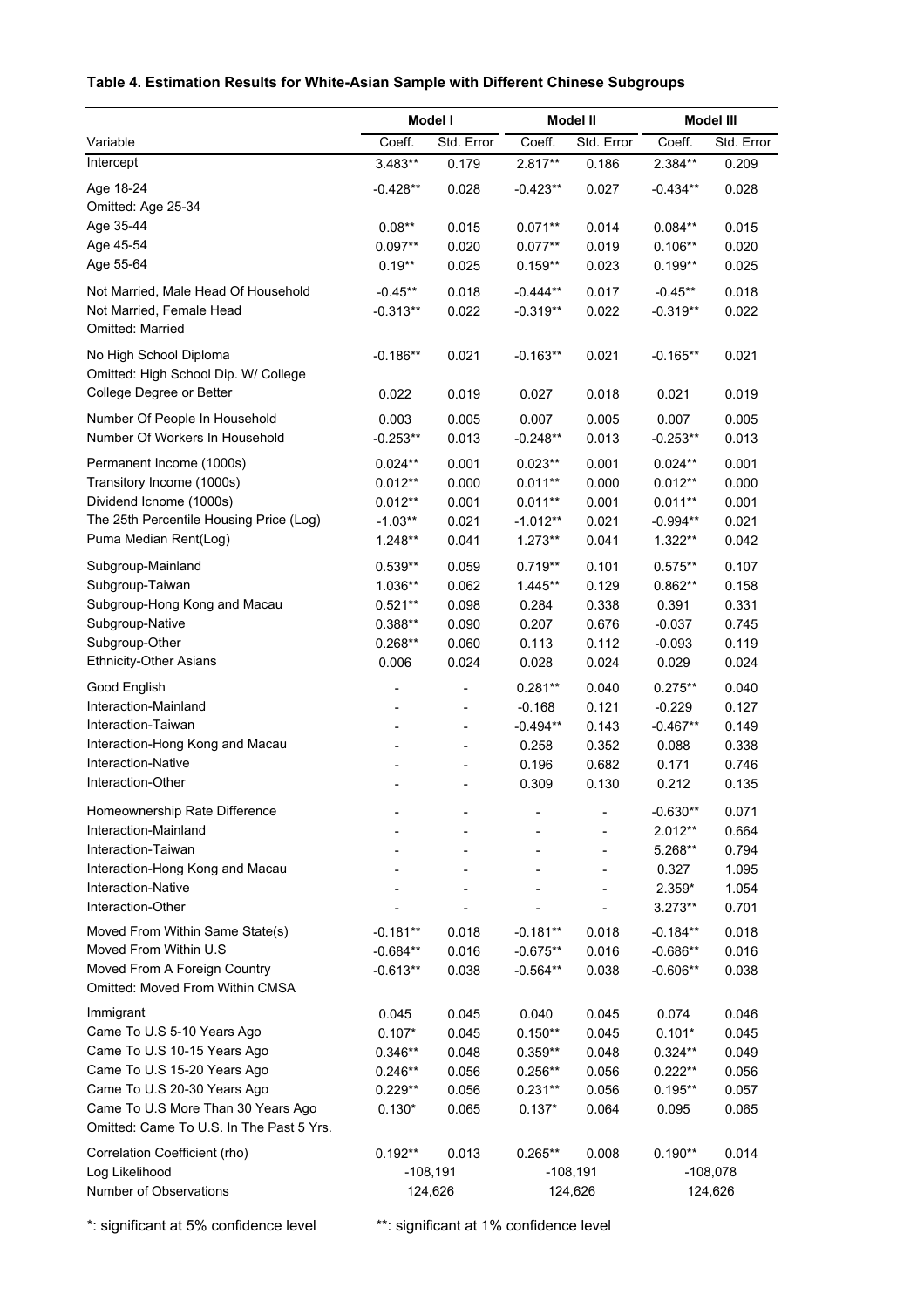## **Table 5. Estimation Results for Different Education, Income and Immigration Groups**

|                               | <b>College Degree or Higher</b> |            |            | High School Diploma or Lower |
|-------------------------------|---------------------------------|------------|------------|------------------------------|
| Variable                      | Coeff.                          | Std. Error | Coeff.     | Std. Error                   |
| Ethnicity-Chinese             | $0.748**$                       | 0.149      | $0.382**$  | 0.089                        |
| Ethnicity-Other Asians        | 0.048                           | 0.032      | 0.051      | 0.036                        |
| Good English                  | $0.23**$                        | 0.067      | $0.367**$  | 0.050                        |
| Interaction with Chinese      | $-0.395**$                      | 0.147      | $-0.126$   | 0.104                        |
| Homeownership Rate Difference | $-0.592**$                      | 0.106      | $-0.627**$ | 0.096                        |
| Interaction with Chinese      | $3.051**$                       | 0.498      | $3.642**$  | 0.528                        |

|                               |            | <b>High Income</b> |            | Low Income |
|-------------------------------|------------|--------------------|------------|------------|
| Variable                      | Coeff.     | Std. Error         | Coeff.     | Std. Error |
| Ethnicity-Chinese             | $0.627**$  | 0.160              | $0.390**$  | 0.084      |
| <b>Ethnicity-Other Asians</b> | $0.133**$  | 0.038              | $-0.055$   | 0.031      |
| Good English                  | $0.207**$  | 0.082              | $0.249**$  | 0.045      |
| Interaction with Chinese      | $-0.216$   | 0.165              | $-0.159$   | 0.090      |
| Homeownership Rate Difference | $-0.626**$ | 0.112              | $-0.592**$ | 0.090      |
| Interaction with Chinese      | $2.519**$  | 0.687              | $3.475**$  | 0.417      |

|                               |            | New Immigrants $\leq 10$ yrs) | Old Immigrants (> 10 yrs) |            |
|-------------------------------|------------|-------------------------------|---------------------------|------------|
| Variable                      | Coeff.     | Std. Error                    | Coeff.                    | Std. Error |
|                               |            |                               |                           |            |
| Ethnicity-Chinese             | $0.431**$  | 0.096                         | $0.453**$                 | 0.169      |
| Ethnicity-Other Asians        | $-0.163**$ | 0.044                         | 0.077                     | 0.046      |
| Good English                  | $0.219**$  | 0.053                         | $0.361**$                 | 0.089      |
| Interaction with Chinese      | $-0.099$   | 0.094                         | $-0.093$                  | 0.171      |
| Homeownership Rate Difference | 0.214      | 0.255                         | $-0.025$                  | 0.249      |
| Interaction with Chinese      | $3.45**$   | 0.522                         | 1.353                     | $0.618*$   |

\*: significant at 5% confidence level

\*\*: significant at 1% confidence level

Note: The estimation results for other variables in each model are omitted here.

They are available on request.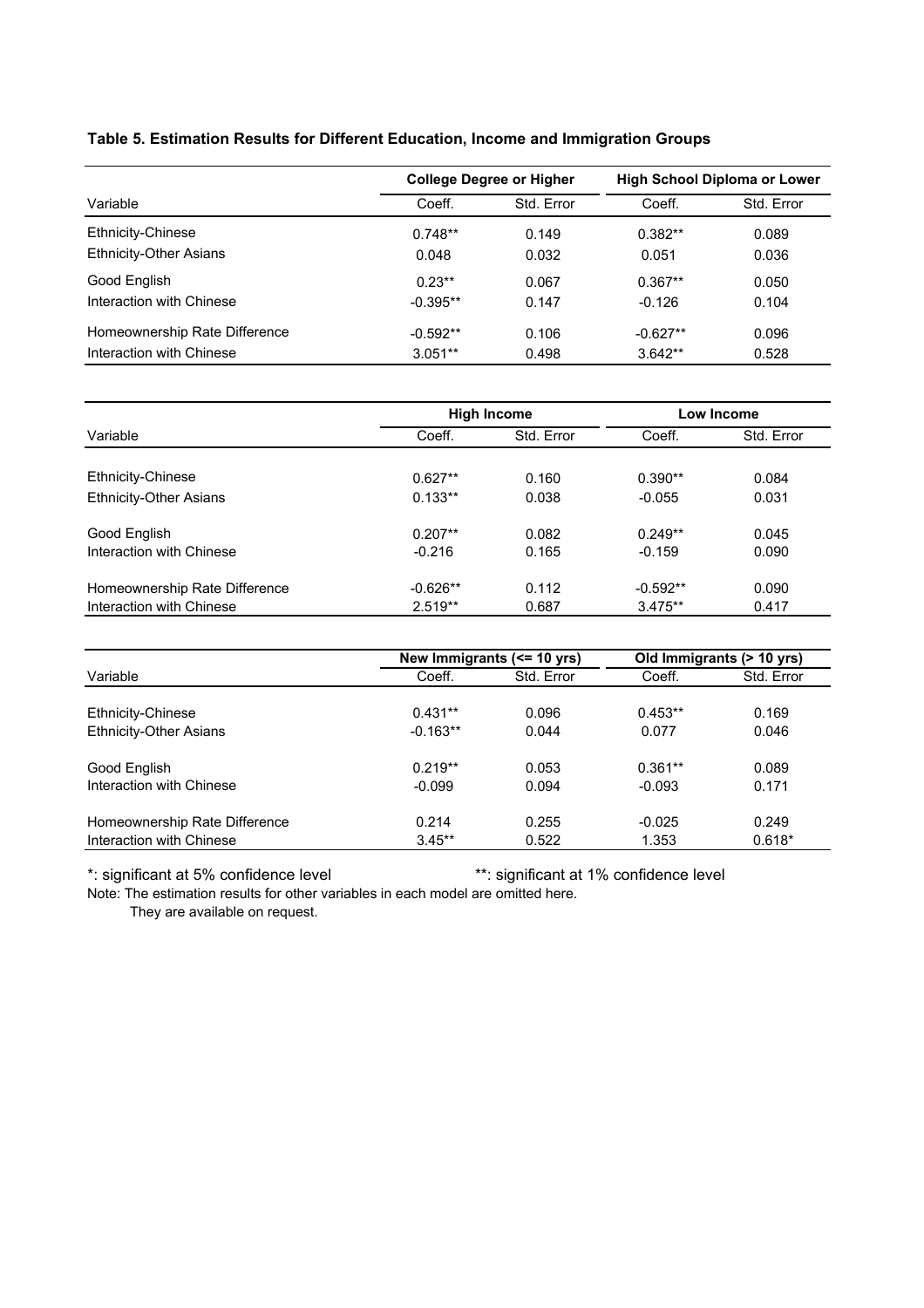

**Figure 1. Permanent Household Income by Race and Nativity in Los Angeles CMSA, 1980-1990**

*Note:* The vertical axis shows the mean value of permanent income in 1000s. All dollar figures are in 1989 dollars.

Source: 5% Public Use Microdata Samples of the US Census, 1980, 1990; Public Use Microdata Samples of Census 2000 Supplementary Survey.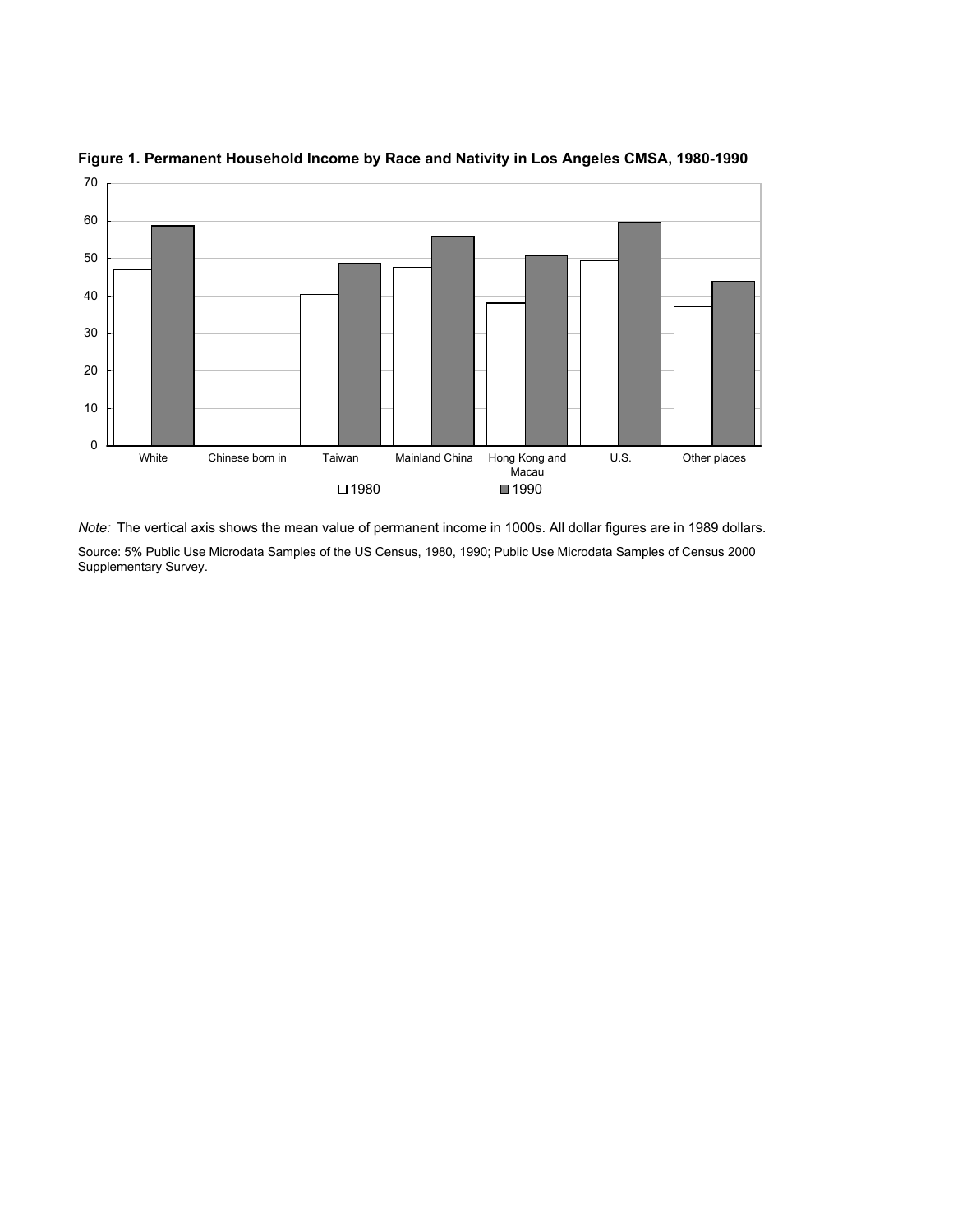



*Note:* Chinese immigrants from other places refer to foreign-born Chinese who were not born in Taiwan, mainland China, Hong Kong, or Macau.

Source: 5% Public Use Microdata Samples of the US Census, 1980, 1990.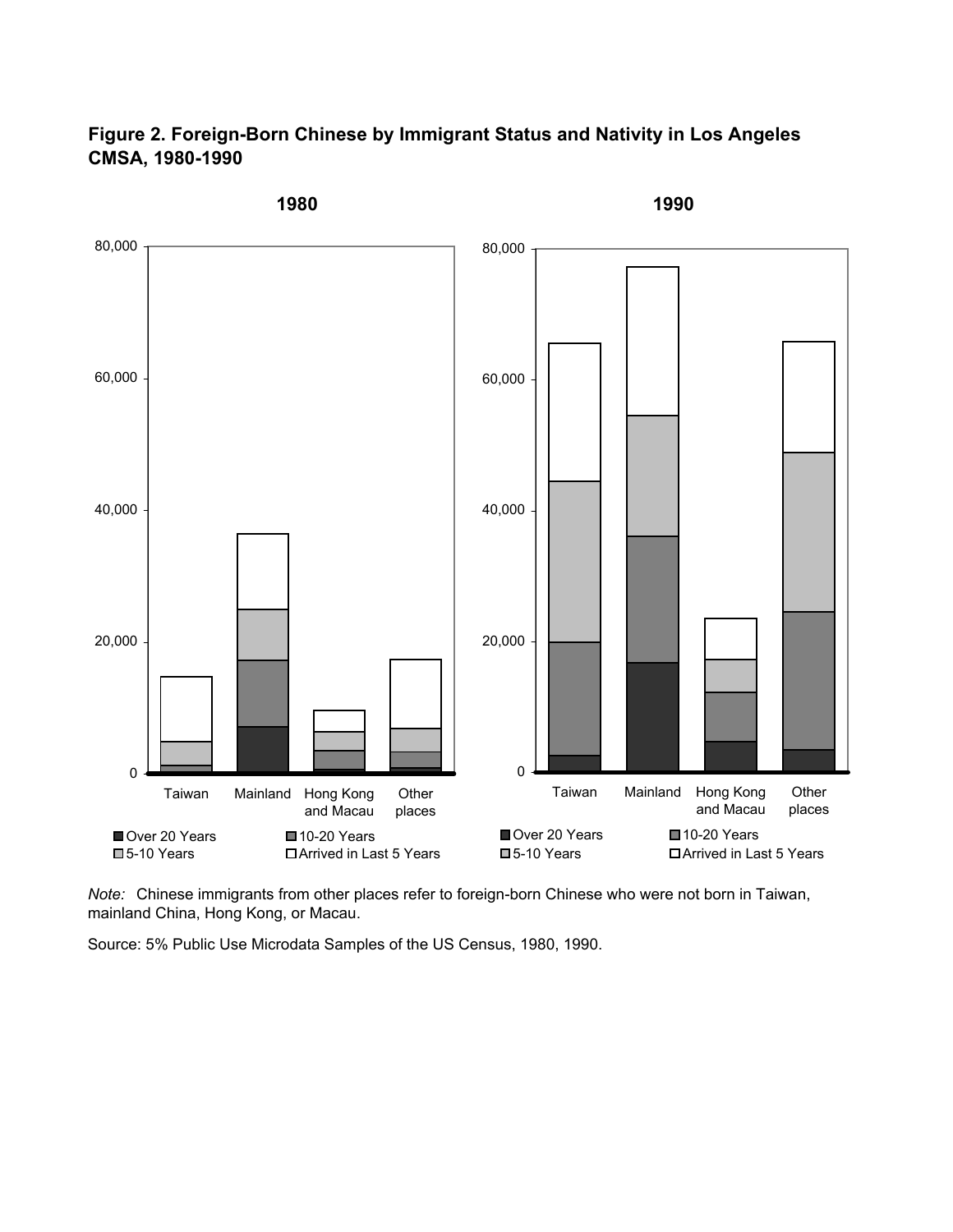Chinese-White Percentage Differentials in Homeownership Rates -8.6 - 0 Whites higher 0 - 10 Chinese-slightly higher<br>10 - 20 Chinese-moderately higher<br>over 20 Chinese-much higher

Fig. Homeownership Differentials between Chinese and Whites by PUMA Groups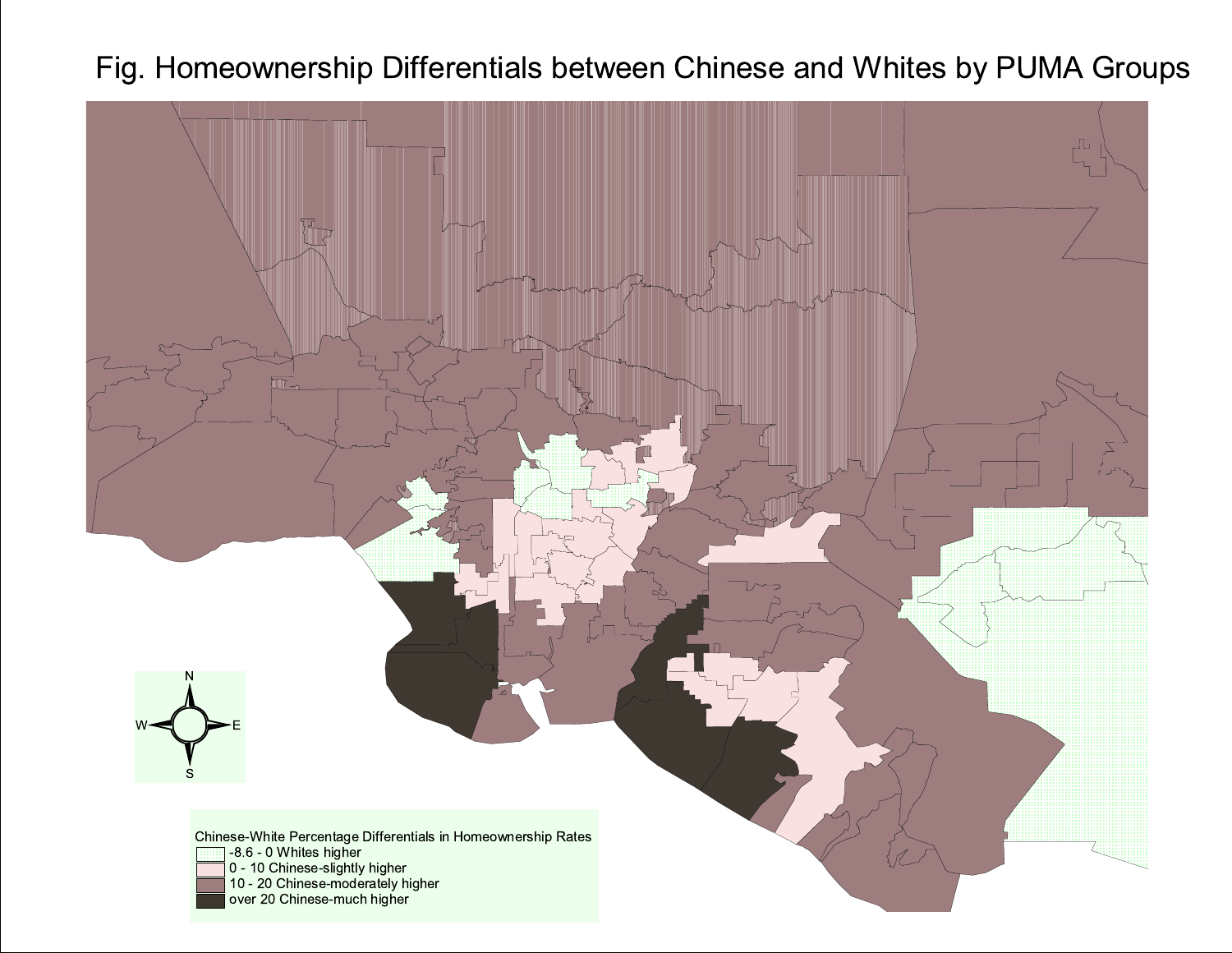## **Appendix 1. Variable Summary Statistics in Full and Movers-Only Sample in LA**

|                                         | <b>LA Full Sample</b> |          | <b>LA Movers Sample</b> |          |  |
|-----------------------------------------|-----------------------|----------|-------------------------|----------|--|
| Variable                                | Mean                  | Std Dev. | Mean                    | Std Dev. |  |
| Ownership Rate                          | 0.6112                | 0.487    | 0.4788                  | 0.500    |  |
| Age 18-24                               | 0.0466                | 0.211    | 0.0742                  | 0.262    |  |
| Age 25-34                               | 0.2611                | 0.439    | 0.3719                  | 0.483    |  |
| Age 35-44                               | 0.2916                | 0.454    | 0.3022                  | 0.459    |  |
| Age 45-54                               | 0.2189                | 0.414    | 0.1591                  | 0.366    |  |
| Age 55-64                               | 0.1817                | 0.386    | 0.0926                  | 0.290    |  |
| Not Married, Male Head Of Household     | 0.1912                | 0.393    | 0.2264                  | 0.419    |  |
| Not Married, Female Head                | 0.2169                | 0.412    | 0.2259                  | 0.418    |  |
| No High School Diploma                  | 0.0930                | 0.290    | 0.0899                  | 0.286    |  |
| High School Dip. W/ College             | 0.4454                | 0.497    | 0.4420                  | 0.497    |  |
| College Degree or Better                | 0.4616                | 0.499    | 0.4680                  | 0.499    |  |
| Number Of People In Household           | 2.7818                | 1.484    | 2.7355                  | 1.486    |  |
| Number Of Workers In Household          | 1.7232                | 0.903    | 1.6748                  | 0.839    |  |
| Permanent Income (1000s)                | 57.8201               | 22.568   | 54.2844                 | 21.868   |  |
| Transitory Income (1000s)               | $-0.0003$             | 39.802   | $-0.3565$               | 38.198   |  |
| Dividend Income (1000s)                 | 2.7818                | 9.430    | 1.9163                  | 7.677    |  |
| The 25th Percentile Housing Price (log) | 12.0890               | 0.444    | 12.0732                 | 0.458    |  |
| Puma Median Rent (log)                  | 6.4995                | 0.202    | 6.4935                  | 0.209    |  |
| Ethnicity-White                         | 0.8746                | 0.331    | 0.8582                  | 0.349    |  |
| Ethnicity-Chinese                       | 0.0320                | 0.176    | 0.0369                  | 0.189    |  |
| Ethnicity-Mainland                      | 0.0098                | 0.099    | 0.0097                  | 0.098    |  |
| Ethnicity-Taiwan                        | 0.0084                | 0.091    | 0.0112                  | 0.105    |  |
| Ethnicity-Hongkong and Macau            | 0.0030                | 0.055    | 0.0038                  | 0.062    |  |
| <b>Ethnicity-Native</b>                 | 0.0043                | 0.065    | 0.0039                  | 0.062    |  |
| Ethnicity-Other Chinese                 | 0.0068                | 0.082    | 0.0085                  | 0.092    |  |
| Ethnicity-Other Asian                   | 0.0933                | 0.291    | 0.1049                  | 0.306    |  |
| Good English                            | 0.9700                | 0.171    | 0.9629                  | 0.189    |  |
| Interaction-Chinese                     | 0.0248                | 0.155    | 0.0284                  | 0.166    |  |
| Interaction-Mainland                    | 0.0067                | 0.081    | 0.0063                  | 0.079    |  |
| Interaction-Taiwan                      | 0.0067                | 0.082    | 0.0089                  | 0.094    |  |
| Interaction-Hong Kong and Macau         | 0.0028                | 0.053    | 0.0036                  | 0.060    |  |
| Interaction-Native                      | 0.0041                | 0.064    | 0.0038                  | 0.062    |  |
| Interaction-Other Chinese               | 0.0047                | 0.068    | 0.0059                  | 0.076    |  |
| Homeownership Rate Difference           | 0.1213                | 0.086    | 0.1182                  | 0.088    |  |
| Interaction-Chinese                     | 0.0031                | 0.023    | 0.0035                  | 0.024    |  |
| Interaction-Mainland                    | 0.0009                | 0.013    | 0.0008                  | 0.012    |  |
| Interaction-Taiwan                      | 0.0010                | 0.013    | 0.0013                  | 0.015    |  |
| Interaction-Hong Kong and Macau         | 0.0003                | 0.007    | 0.0003                  | 0.007    |  |
| Interaction-Native                      | 0.0005                | 0.009    | 0.0004                  | 0.009    |  |
| Interaction-Other Chinese               | 0.0005                | 0.010    | 0.0007                  | 0.011    |  |
| Moved From Within Same State(s)         | 0.0513                | 0.221    | 0.0887                  | 0.284    |  |
| Moved From Within U.S                   | 0.0874                | 0.282    | 0.1511                  | 0.358    |  |
| Moved From A Foreign Country            | 0.0340                | 0.181    | 0.0588                  | 0.235    |  |
| Immigrant                               | 0.1846                | 0.388    | 0.2066                  | 0.405    |  |
| Came To U.S. In The Past 5 Yrs.         | 0.0329                | 0.178    | 0.0539                  | 0.226    |  |
| Came To U.S 5-10 Years Ago              | 0.0425                | 0.202    | 0.0566                  | 0.231    |  |
| Came To U.S 10-15 Years Ago             | 0.0372                | 0.189    | 0.0415                  | 0.199    |  |
| Came To U.S 15-20 Years Ago             | 0.0201                | 0.140    | 0.0188                  | 0.136    |  |
| Came To U.S 20-30 Years Ago             | 0.0292                | 0.168    | 0.0223                  | 0.148    |  |
| Came To U.S More Than 30 Years Ago      | 0.0227                | 0.149    | 0.0135                  | 0.115    |  |
| Number of Observations                  |                       | 124,626  |                         | 72,061   |  |